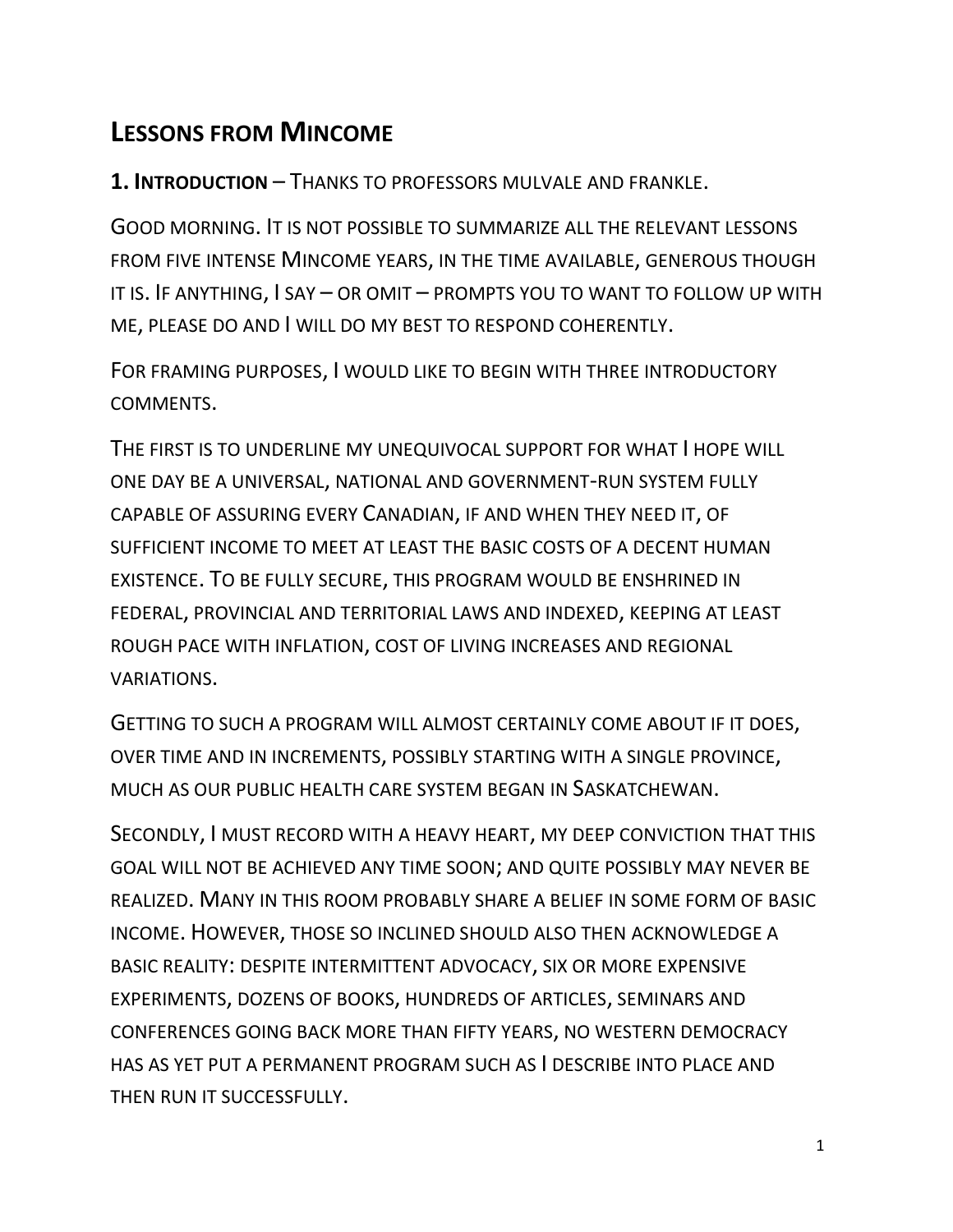SOMETHING HAS BEEN AND TODAY REMAINS IN THE WAY. WHAT IS IT? AS WE ARE HERE TO ATTEMPT DRAWING LESSONS FROM MINCOME, IT SEEMS ENTIRELY APPROPRIATE TO FOCUS ON TRYING TO ANSWER THIS BROADER BUT MORE FUNDAMENTAL QUESTION: WHY IS NO BASIC INCOME PROGRAM IN PLACE YET?

THIRD, IT IS TRUE CONFESSIONS TIME. I AM NOT NOW NOR HAVE I EVER BEEN, AN ECONOMIST OR AN ECONOMETRICIAN. I HAVE MY ORIGINAL COPY OF SAMUELSSON'S TEXT, BUT STILL STRUGGLE WITH THE LAFFER CURVE.

MY DISCIPLINE IS POLITICAL SCIENCE, SPECIFICALLY PUBLIC ADMINISTRATION. WITHIN THAT FIELD, MY MAIN RESEARCH INTEREST IS THE IMPACT OF ELECTORAL POLITICS ON THE EVOLVING EFFICACY OF PUBLIC SECTOR PROGRAM DELIVERY AND THE INSTITUTIONS AND PROCESSES REQUIRED; SPECIFICALLY, IN HEALTH, SOCIAL SERVICES AND INCOME SUPPLEMENTATION. I HAVE BEEN CONCERNED WITH THUS PROBLEM AS AN ACADEMIC, PUBLIC SERVANT, PRIVATE SECTOR MANAGEMENT CONSULTANT AND POLITICAL ADVISOR IN CANADA, THE US OR BRITAIN.

WHICH BRINGS ME TO BASIC INCOME. IT IS INEVITABLE THAT THE BARRIERS TO BASIC INCOME AND ANY SOLUTIONS TO THOSE BARRIERS I MAY BE FOOLISH ENOUGH TO RECOMMEND WILL, FROM THAT PERSPECTIVE, PRIMARILY INVOLVE PUBLIC ADMINISTRATION, POLITICS AND PUBLIC POLICY.

#### **2. MINCOME BACKGROUND**

LOOKING FOR MORE EFFICIENT ORGANIZATIONAL SYSTEMS DESIGN AND DELIVERY PROCESSES HAVE BEEN WITH ME SINCE SHORTLY AFTER THAT MID-SUMMER DAY IN 1972 WHEN I WAS ASKED TO MEET PREMIER SCHREYER IN HIS OFFICE AT THE LEGISLATURE, TO DISCUSS A FEDERAL-PROVINCIAL CONTROLLED EXPERIMENT WITH WHAT WAS THEN KNOWN AS GUARANTEED ANNUAL INCOME.

I AGREED TO THE MEETING AND SUBSEQUENTLY TO HIS REQUEST. MINCOME BEGAN TO TAKE SHAPE IN A SERIES OF MEETING OVER THAT SUMMER, INITIALLY INVOLVING MYSELF AND THE FIRST RESEARCH DIRECTOR PROFESSOR MICHAEL LAUB, AN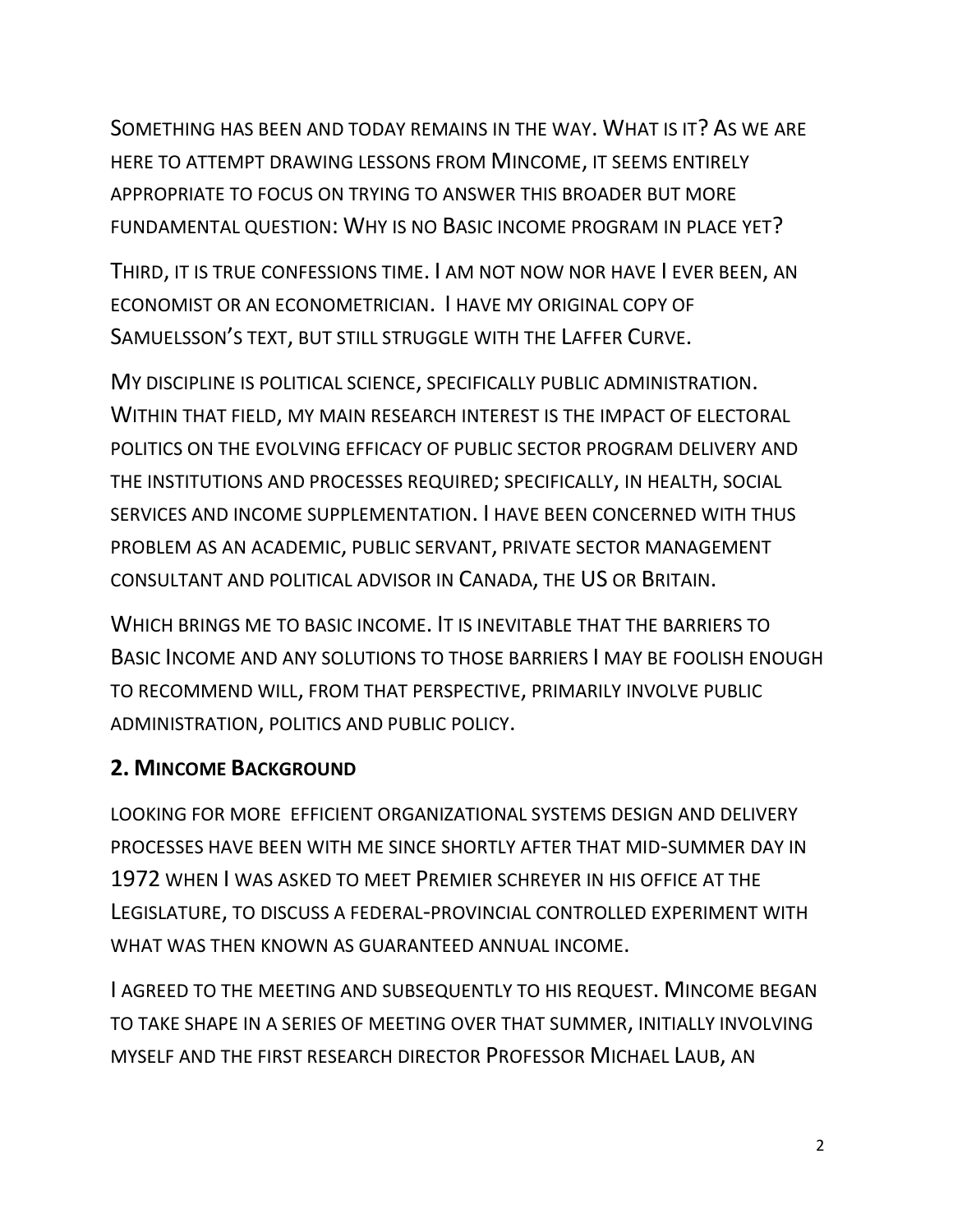ECONOMIST ON LEAVE FROM THIS UNIVERSITY, WHO HAD BEEN RECRUITED BY THE PREMIER BEFORE HE AND I FIRST MET.

AFTER A FEW INITIAL ORGANIZING MEETINGS AND INTRODUCTORY TRIPS TO OTTAWA TO DISCUSS COST-SHARING AND RESEARCH APPROACHES, MICHAEL AND I BEGAN SERIOUS WORK ON DETAILED RESEARCH PLANS, THE BUILDING FROM SCRATCH OF A RESEARCH ORGANIZATION ABLE TO COMPLETE THIS PROGRAM, AND A FEDERAL-PROVINCIAL RESEARCH AND FUNDING PROPOSAL.. WE ALSO BEGAN MEETING FREQUENTLY WITH OUR TWO NEW HELPFUL FEDERAL COLLEAGUES, CHRIS GILL AND BRIAN POWELL. WE RECEIVED EXCELLENT ASSISTANCE FROM COLLEAGUES AT TORONTO'S YORK UNIVERSITY AND LATER THE INSTITUTE FOR RESEARCH ON POVERTY AT THE UNIVERSITY OF WISCONSIN.

WE BEGAN TO LEARN THAT AN INDEPENDENT RESEARCH AGENCY CAPABLE OF CONDUCTING CONTROLLED SOCIAL SCIENCE EXPERIMENTATION WAS NOT ENTIRELY ALIGNED WITH ASPECTS OF THE PUBLIC SECTOR. A MAIN AND EARLY EXAMPLE WAS THE FIXED BUDGET OF \$17.35 MILLION. THE PROJECT WAS CALLED AN EXPERIMENT BECAUSE NO ONE KNEW WITH CERTAINTY WHAT WAS GOING TO HAPPEN. BUT WHATEVER IT WAS, WE HAD RECEIVED A SET BUDGET

THE COMPLETED PROPOSAL WAS APPROVED BY PREMIER SCHREYER AND THEN SUBMITTED TO THE RESPONSIBLE FEDERAL MINISTER THE HON MARC LALONDE, MINISTER OF NATIONAL HEALTH AND WELFARE AND HIS OFFICIALS IN EARLY MARCH 1973. IT WAS APPROVED BY MID-SUMMER OF THAT YEAR.

CREATING A RESEARCH ORGANIZATION WITH SEVEN MAIN DIVISIONS (RESEARCH, SURVEYS, DATA PROCESSING, PAYMENTS, ADMINISTRATION, PERSONNEL AND DATA QUALITY) TOOK MOST OF MY TIME. WE BENEFITTED FROM RECRUITING A SUBSTANTIAL NUMBER OF HIGHLY QUALIFIED PEOPLE WHO HAD WORKED WITH ONE OR OTHER OF THE US EXPERIMENTS.

IN ONE SENSE, MINCOME WAS AN EXTENSION OF US EXPERIMENTS. THE MAIN RESEARCH FOCUS – LABOUR SUPPLY AND THE ACCOMPANYING STUDY DESIGN WERE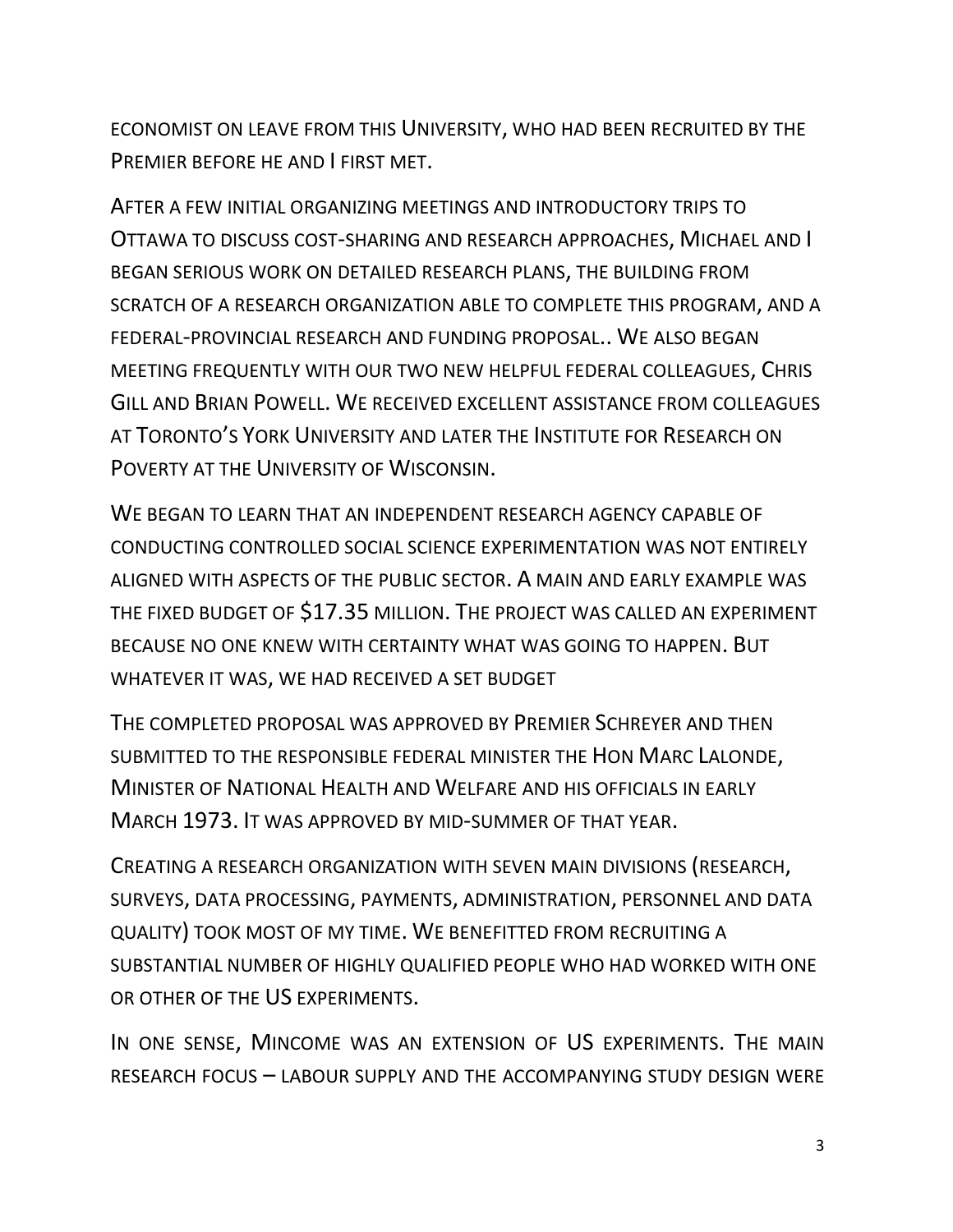SHARED WITH THE NEW JERSEY AND OTHER EXPERIMENTS. THAT WAS IN PART A REFLECTION OF THE PREVAILING POLITICAL ENVIRONMENT, PREOCCUPIED AS IT WAS WITH CONCERNS ABOUT THE COST OF AND WHAT WAS BELIEVED TO BE INCREASING DEPENDENCE ON SOCIAL ASSISTANCE OR WELFARE, ESPECIALLY IN URBAN AREAS. IN THOSE DAYS CANADA WAS PAYING 50% OF SOCIAL ASSISTANCE COSTS AS AN OBLIGATION OF THE FEDERAL CANADA ASSISTANCE PLAN.

HOWEVER, EVEN FROM ITS EARLY DAYS, MINCOME FEATURED THREE OTHER IMPORTANT DESIGN ELEMENTS NOT SHARED OR BORROWED FROM THE US TESTS.

THE FIRST AND MOST NOTABLE, WAS THE SO-CALLED "SATURATION SITE" OF DAUPHIN AND THE SURROUNDING RURAL MUNICIPALITY OF ABOUT 10,000 RESIDENTS CLOSE TO THE SASKATCHEWAN BORDER. THE ATTRACTIONS WERE THAT DAUPHIN WAS WELL AWAY FROM MAJOR SETTLEMENTS. IT HAD A LARGE UKRAINIAN SPEAKING POPULATION. PERHAPS BECAUSE OF THAT, MIGRATION IN AND OUT WAS LOW, AND THE RESIDENT POPULATION QUITE STABLE, FACTORS OF IMMENSE VALUE TO OUR RESEARCHERS. WE CONSIDERED SEVERAL OTHER TOWNS, INCLUDING SELKIRK, MORDEN, PORTAGE LA PRAIRIE, AND FLIN FLON, BEFORE SETTLING ON DAUPHIN.

EVERY PERMANENT RESIDENT OF DAUPHIN WAS POTENTIALLY ELIGIBLE FOR MINCOME. RESIDENCE AND INCOME BY FAMILY SIZE BELOW A DESIGNATED THRESHOLD WERE THE ONLY QUALIFICATIONS FOR RECEIVING PAYMENT. IN BOTH THE US EXPERIMENTS AND WITH OUR WINNIPEG AND OTHER RURAL SAMPLES, INDIVIDUALS AND FAMILIES WERE CAREFULLY SELECTED BY US, BASED ON EXTENSIVE DATA COLLECTED BY BASELINE SURVEYS. BUT IN DAUPHIN, THOSE INTERESTED TOOK THE INITIATIVE ON THEIR OWN. THIS WAS THE WAY A REGULAR PROGRAM WOULD PRESUMABLY WORK, SO IT GAVE US SOME SENSE OF THE PERCENTAGE OF THE TOTAL ELIGIBLE POPULATION WHO MIGHT SIGN UP OVER TIME.

FROM THE OUTSET, DAUPHIN WAS OUR ATTEMPT TO COME AS ADMINISTRATIVELY CLOSE AS POSSIBLE TO TESTING "REAL-WORLD" PROGRAM IMPLEMENTATION. WE SPREAD THE WORD ABOUT THE COMING PROGRAM ON LOCAL RADIO, IN THE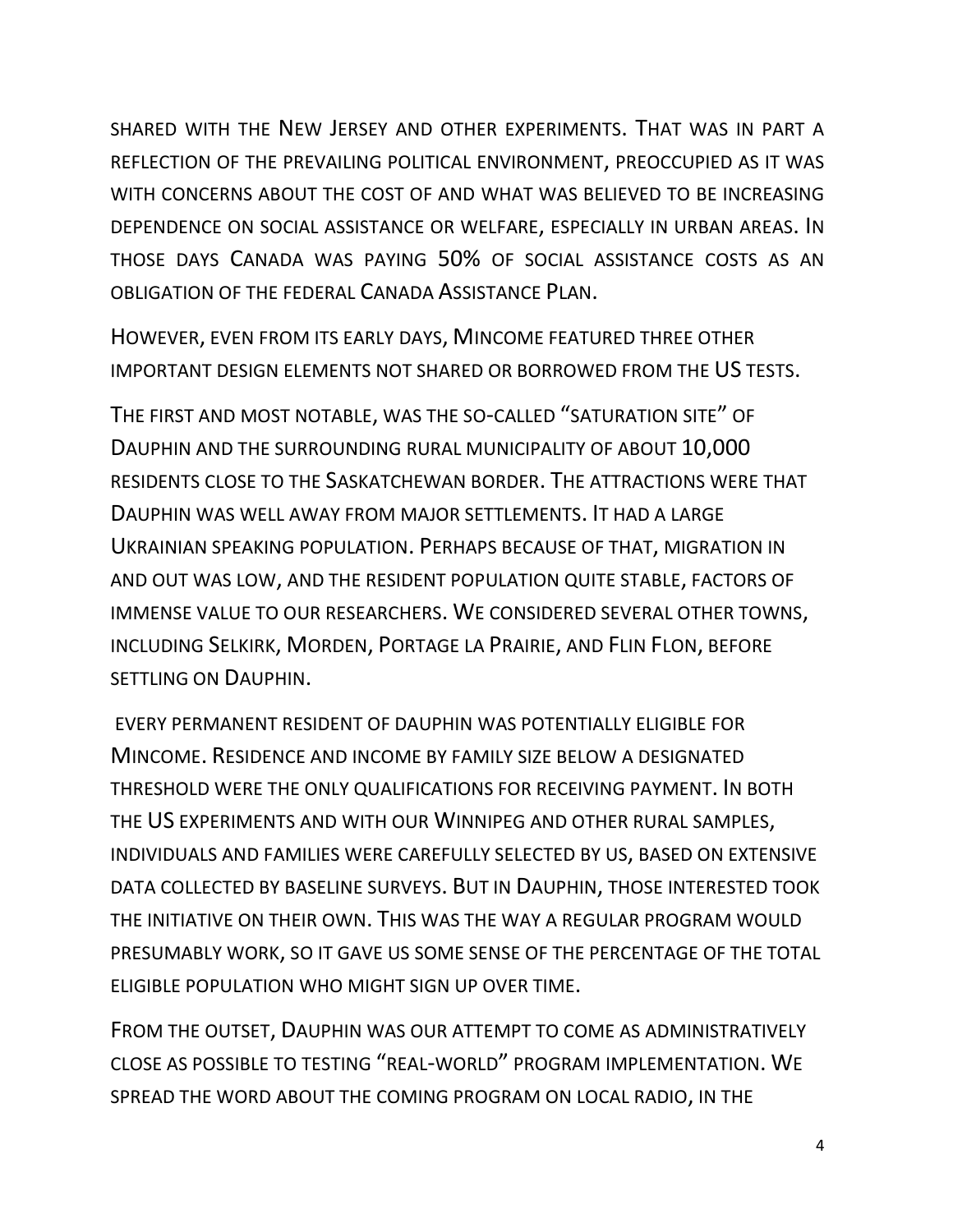NEWSPAPER AND BY PUBLIC MEETINGS INCLUDING WITH THE MAYOR AND CITY COUNCIL. THE PEOPLE OF DAUPHIN WERE WELCOMING AND CO-OPERATIVE FROM OUR FIRST DAY; AND I REMAIN GRATEFUL TO THEM TO THIS DAY. OVER TIME, WE HEARD FROM RESIDENTS THAT THEY WERE PROUD TO BE HELPING THE GOVERNMENT TO IMPROVE THE EXISTING INCOME SUPPORT SYSTEM, WELFARE.

WE INVITED PEOPLE TO FIND OUT WHETHER THEY QUALIFIED, BY VISITING OUR LOCAL OFFICE TO SPEAK WITH OUR STAFF. FROM THE OUTSET, THE NATIONAL AND PROVINCIAL NEWS MEDIA WERE ESPECIALLY INTERESTED IN THIS PART OF THE EXPERIMENT; PROBABLY BECAUSE, BEING MORE LIKE A "REAL" PROGRAM IT WAS MORE UNDERSTANDABLE TO THE PUBLIC.

HAVING A "SATURATION SITE" WAS MICHAEL LAUB'S IDEA. HE RAISED IT IN ONE OF OUR EARLY MEETING, SO IT WAS FIRMLY IN OUR PLANS FROM THAT POINT. IT WAS HIS RESPONSE TO CRITICISM OF US EXPERIMENTS ABOUT SAMPLE "ARTIFICIALITY" FROM ONLY ENLISTING CAREFULLY SELECTED INDIVIDUALS AND FAMILIES WHO FIT THE ECONOMISTS' STATISTICAL MODELS. FURTHERMORE, IT WAS HOPED DAUPHIN WOULD GIVE US SOME SENSE OF THE IMPACT OF MINCOME PAYMENTS ON FACTORS SUCH AS THE LOCAL DEMAND FOR LABOUR , LOCAL WAGE RATES, RENTS AND OTHER COMMUNITY ELEMENTS. DAVID CALNITSKY, WHOSE WORK SOME OF YOU WILL KNOW, SUGGESTED IN A RECENT PAPER ON DAUPHIN THAT IGNORING COMMUNITY-LEVEL INTERACTIONS COULD HAVE CONTRIBUTED TO THE UNDERESTIMATION OF WORK REDUCTION EFFECTS.

WE ALSO HOPED DAUPHIN WOULD BEING US CLOSER TO A VARIETY OF COMMUNITY-LEVEL QUALITATIVE RESPONSES AND ADMINISTRATIVE ISSUES. FOR THAT REASON, WE RECRUITED A UKRAINIAN-SPEAKING SOCIAL ANTHROPOLOGIST WHO WAS A GRADUATE STUDENT AT YORK UNIVERSITY. HE AND HIS WIFE MOVED INTO TOWN AND BECAME PART OF THE COMMUNITY. FOR MANY OBSERVERS, DAUPHIN WAS AND REMAINS MINCOME TO THIS DAY.

A SECOND DESIGN DEPARTURE WAS THAT, UNLIKE NEW JERSEY, WE DID NOT EXCLUDE POTENTIAL ENROLLEES BY FAMILY TYPE, MARITAL OR EMPLOYMENT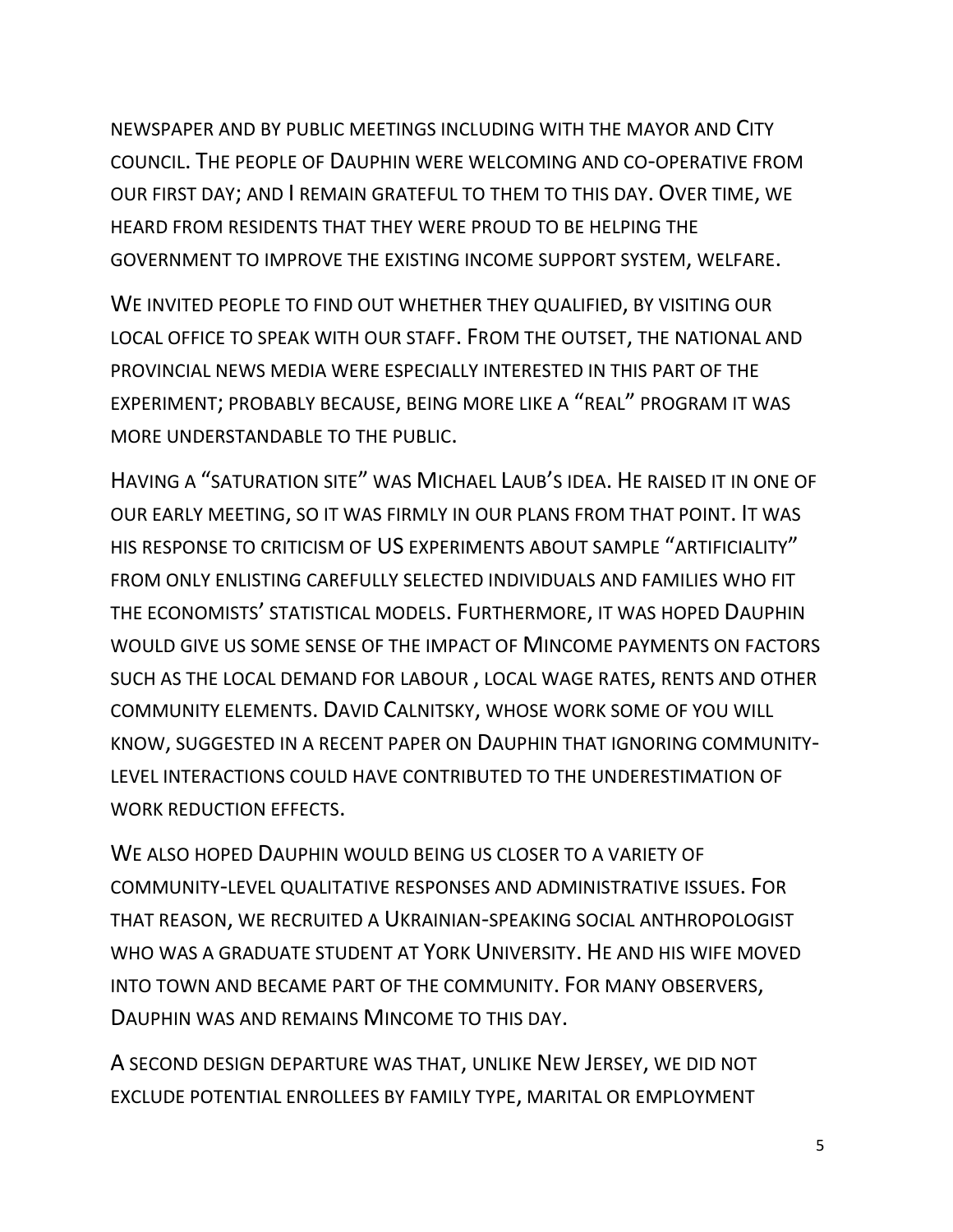STATUS. WE WERE OPEN TO SINGLE PERSONS AND SINGLE PARENTS OF EITHER GENDER WHO WERE 18 OR OLDER AND WHETHER EMPLOYED OR NOT. NOR DID WE SET ANY UPPER LIMIT BY FAMILY SIZE.

FINALLY, MINCOME WAS EXPLICITLY INTENDED TO EXAMINE THE POSSIBLE REPLACEMENT OR MODIFICATION OF INCOME MAINTENANCE PROGRAMS ALREADY IN EXISTENCE. HAVING BOTH FEDERAL AND PROVINCIAL SPONSORSHIP, IT WAS EXPECTED THAT OUR FINDINGS WOULD BE RELEVANT TO THE FUTURE OF INCOME SUPPLEMENTATION PROGRAMS OFFERED BY BOTH LEVELS OF GOVERNMENT.

SOME TIME AFTER MINCOME BEGAN I WAS ALSO APPOINTED ASSISTANT DEPUTY MINSTER FOR INCOME SECURITY IN THE DEPARTMENT OF HEALTH AND SOCIAL DEVELOPMENT AND MANITOBA REPRESENTATIVE TO THE RECENTLY INITIATED FEDERAL-PROVINCIAL SOCIAL SECURITY REVIEW. THUS, I WAS IN A POSITION TO IDENTIFY AND RECOMMEND THE ADOPTION BY THE PROVINCIAL SOCIAL ASSISTANCE PROGRAM, OF MINCOME DESIGN ELEMENTS THAT SEEMED TO MAKE SENSE. PRINCIPAL AMONG THESE WAS THE REDUCTION OF THE TAX-BACK RATE ON EARNED INCOME FROM WHAT HAD PREVIOUSLY BEEN 100%; ENSURING PEOPLE RECEIVING SOCIAL ASSISTANCE WHO TOOK PAID EMPLOYMENT WERE THEREBY FINANCIALLY BETTER OFF. WE ALSO EXPANDED THE PROGRAM HELPING WELFARE RECIPIENTS TO DEVELOP WORK SKILLS AND FIND PAID EMPLOYMENT.

THIS REVIEW, ORGANIZED AND LED BY MINISTER LALONDE, WAS GUIDED BY A FEDERAL POLICY PAPER CALLED THE ORANGE BOOK. PARTICIPATION IN THE REVIEW CONNECTED US DIRECTLY WITH BOTH FEDERAL PLANS FOR WELFARE REFORM AND OTHER PROVINCIAL WELFARE SYSTEMS AND THEIR MANAGERS.

SO WHAT HAPPENED? WHY NO MINCOME DATA ANALYSIS.? WHY NO IMPLEMENTATION OF A PROVINCIAL OR NATIONAL PROGRAM? AS I STAND HERE TODAY, I AM STILL NOT SURE I KNOW THE COMPLETE ANSWER. BUT MID-WAY THROUGH THE EXPERIMENT THE POLITICAL ATMOSPHERE AROUND US BEGAN TO CHANGE, AT BOTH LEVELS OF GOVERNMENT., THOUGH IN DIFFERENT WAYS. I WILL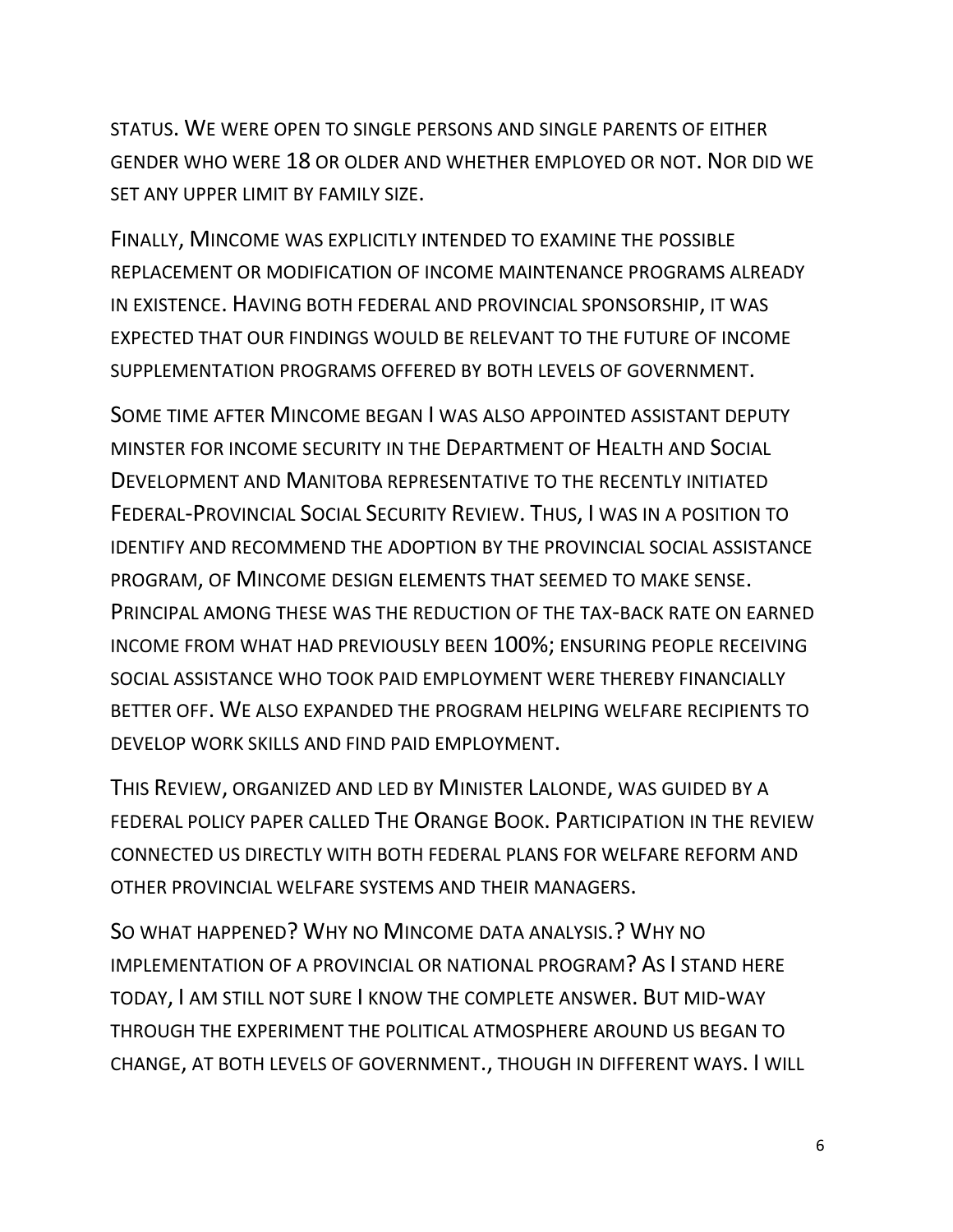PROVIDE A LITTLE MORE DETAIL ON THIS LATER WHEN I DISCUSS BARRIERS TO ACHIEVING A BASIC INCOME PROGRAM.

I SHOULD HERE RECORD MY REGRET THAT NO COMPLETE HISTORY OF MINCOME EXISTS, FOR THE STORY STILL DESERVES TO BE ASSEMBLED AND TOLD. IF ANY OF YOU WISHES TO TAKE IT ON, EVEN AT THIS LATE HOUR, I PLEDGE MY FULLY COOPERATION.

## **NOW, TO TAKE A CRACK AT THE BASIC QUESTION: WHY HAS NO PERMANENT AND UNIVERSAL BASIC INCOME GUARANTEE PROGRAM AS YET BEEN ESTABLISHED IN A WESTERN NATION?**

#### **3. WHAT IS BASIC INCOME? IT DEPENDS.**

A FUNDAMENTAL FACTOR CONTRIBUTING TO COMPLICATIONS IS THE VERY CONCEPT ITSELF. BASIC OR GUARANTEED INCOME IS NO MORE THAN A SLOGAN, AN IDEAL LIKE TRUTH, BEAUTY OR JUSTICE. IN THE FORM OF A CONTROLLED SOCIAL SCIENCE EXPERIMENT HOUSED INSIDE A PROVINCIAL GOVERNMENT OF A PRAIRIE PROVINCE AND EMPLOYING NEGATIVE INCOME TAX DESIGN PRINCIPLES, IT IS AN AWKWARD AND EXOTIC BEAST.

IN APPLIED ADMINISTRATIVE PRACTICE, BASIC INCOME CAN TAKE MANY DIFFERENT FORMS. THE CONCEPT DOES NOT DESCRIBE ANY SPECIFIC DELIVERY SYSTEM. AT ANY ONE TIME SEVERAL DIFFERENT VERSIONS ARE LIKELY TO BE JOUSTING FOR PUBLIC ATTENTION. A FEW VERSIONS CAN, I BELIEVE, BE HIGHLY SUCCESSFUL; WHILE OTHERS CAN PRODUCE ABJECT FAILURE.

IN ONTARIO SENATOR HUGH SEGAL WROTE A PAPER CALLING FOR A NEGATIVE INCOME TAX SYSTEM, BUT THE PROVINCE IS PILOTING WHAT HAS LABELED A "TAX CREDIT" SYSTEM. BASIC INCOME IS MORE SUCCESSFUL AT INSPIRING GENERAL PUBLIC ENTHUSIASM THAN SIGNALLING WHAT PRECISELY IS BEING CALLED FOR. THE RESULT IS A GREAT DEAL OF DEEP ENTHUSIASM, FOLLOWED BY A DELIVERY ORGANIZATION VACUUM, LEAVING ROOM FOR EXTENSIVE AND COMPLEX DECISION-MAKING AND DISAGREEMENTS. THE SAME IS TRUE FOR THE BASIC POLICY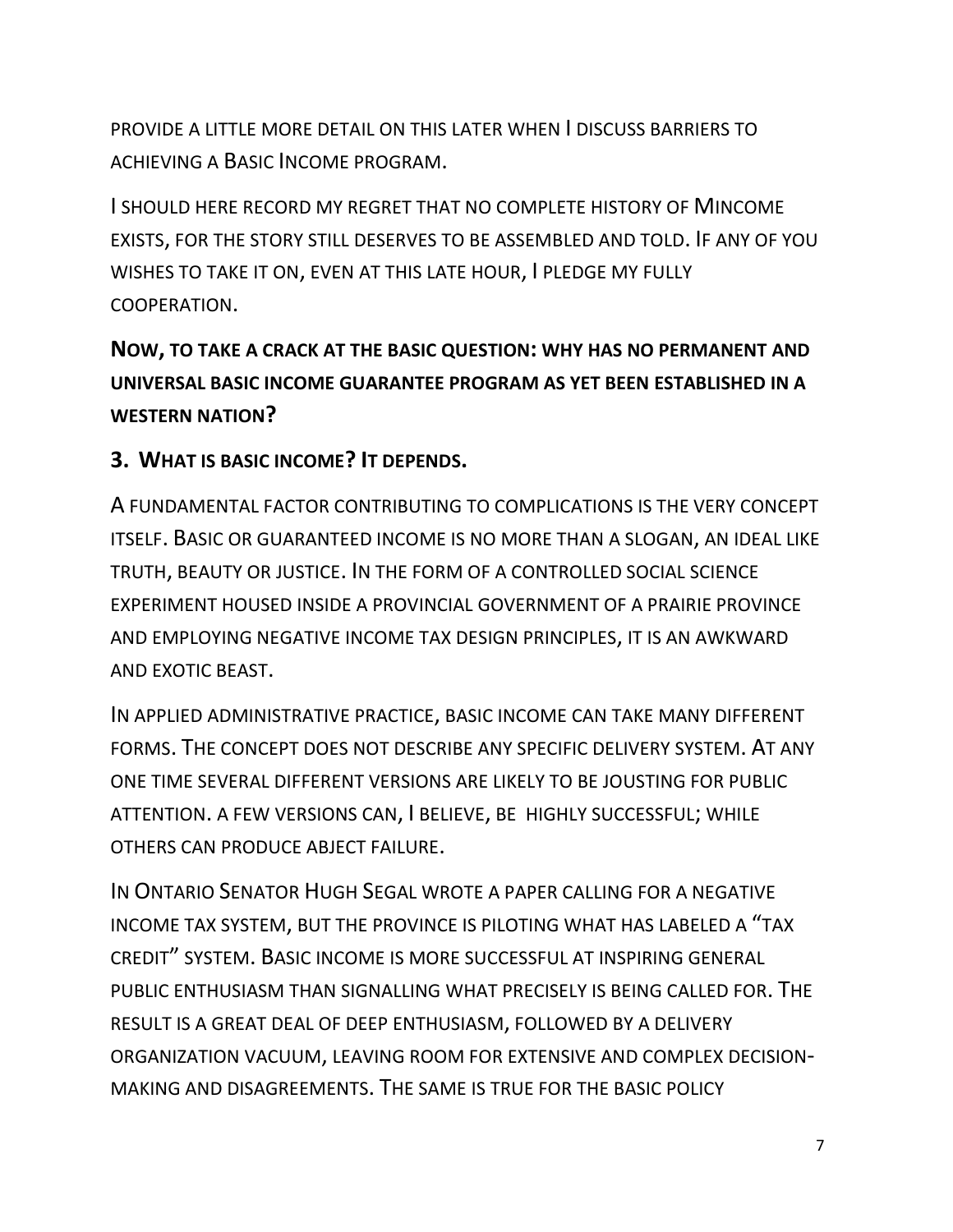OBJECTIVES A PROGRAM COULD SERVE; SUCH AS INCREASING WORK INCENTIVES, POTENTIALLY REDUCING POVERTY, ADMINISTRATIVE COMPLEXITY, THE EXISTING COST BURDEN, THE RANGE OF EXISTING PUBLIC PROGRAMS OR EVEN THE SIZE OF GOVERNMENT. ALL ARE POSSIBLE OR UNLIKELY, DEPENDING UPON THE CHOSEN DESIGN.

THIS DISPUTE POTENTIAL IS REINFORCED BY THE OFTEN-NOTED FACT THAT SUPPORTERS AND OPPONENTS CAN BE FOUND ON BOTH THE POLITICAL LEFT AND THE RIGHT. LOOK A BIT CLOSER AND YOU CAN SEE THEY OFTEN MEAN SUBSTANTIALLY DIFFERENT PROGRAMS, FOR ACCOMPLISHING MUCH DIFFERENT ENDS.

IN DESIGNING A BASIC INCOME DELIVERY SYSTEM THERE ARE EASILY TWENTY-FIVE MAJOR SYSTEM DIMENSIONS ON WHICH SPECIFIC ADMINISTRATIVE CHOICES CAN BE MADE. EXAMPLES INCLUDE: PROGRAM ELIGIBILITY RULES, EARNED AND TRANSFER INCOME DEFINITIONS, SUPPORT LEVELS BY FAMILY SIZE, TAX-BACK OR REDUCTION RATES, BREAKEVEN POINTS, PAYMENTS CALCULATION AND ACCOUNTING PERIODS, ACCOUNTING RULES, TREATMENTS (IF ANY) OF NET WORTH AND FINANCIAL AUDIT AND ANTI-FRAUD PROVISIONS. ONCE MADE, THESE CHOICES INFLUENCE THE REACTIONS OF INTERESTED PUBLICS TO THE SYSTEM'S EXISTENCE AND IMPACT.

THEN THESE MUST BE MELDED INTO A COHERENT AND FUNCTIONAL WHOLE, IDEALLY INFLUENCING PARTICIPANT BEHAVIOURS IN WAYS THAT ARE CAREFULLY ALIGNED TO SUSTAIN RATHER THAN CHALLENGE OR UNDERCUT ESTABLISHED POLICY OBJECTIVES.

THEN ALL THIS MUST BE ACCURATELY ENSHRINED IN PUBLIC LAW AND REGULATIONS THAT ARE CONSISTENT WITH BOTH POLICY AND OPERATIONAL DESIGN INTENTS; AND MADE TO RUN AT AN ACCEPTABLE COST WITH A HIGH LEVEL OF SPEED AND ACCURACY. ALL THIS CREATED FOR MINCOME THE NECESSITY FOR AN EXTENSIVE AND DETAILED OPERATIONS MANUAL OF SEVERAL HUNDRED PAGES.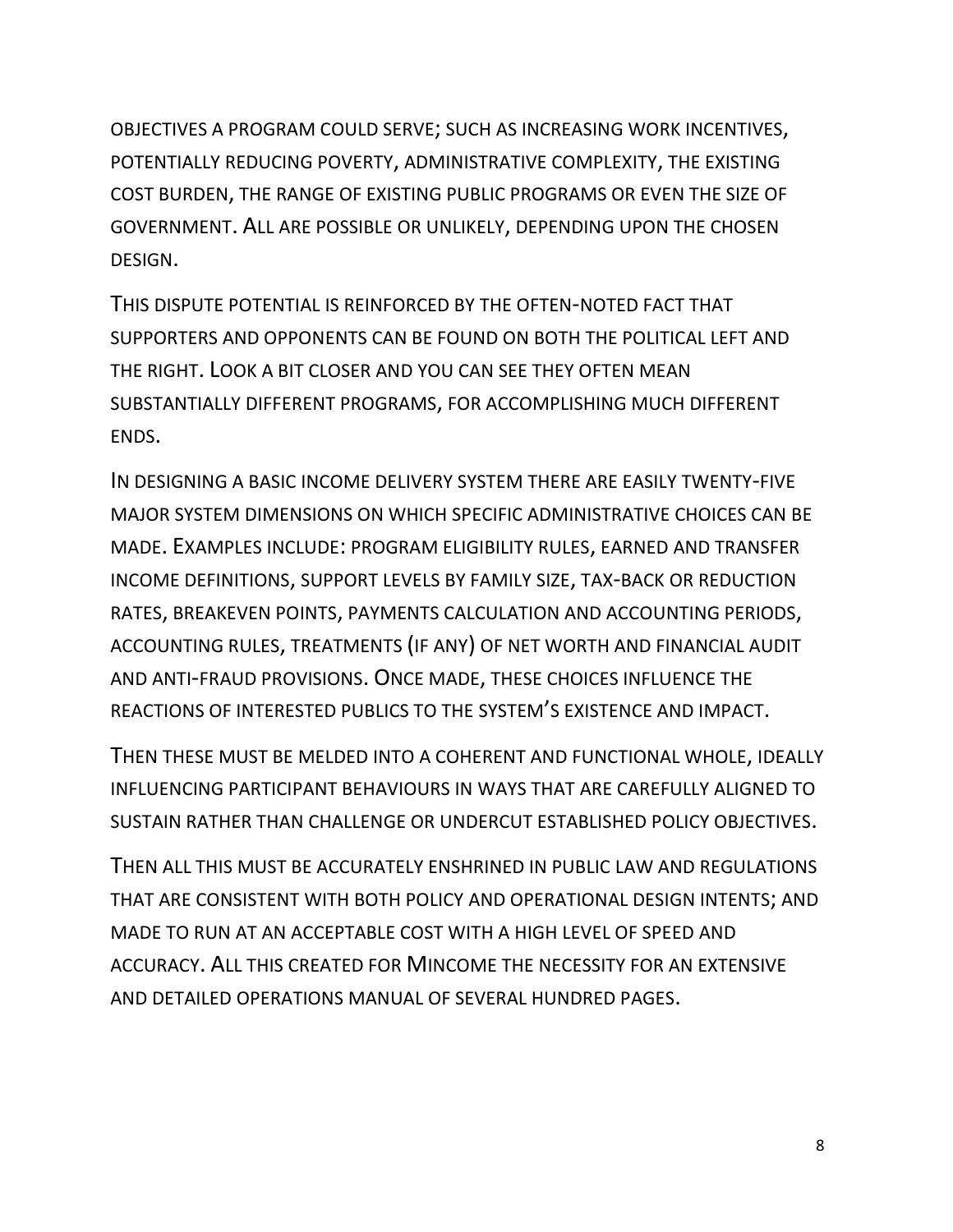## *NIXON AND MOYNIHAN*

MANY OF THESE REALITIES COULD BE SEEN CLEARLY WHEN NO LESS A POLITICAL LEADER THAN THE RECENTLY ELECTED US PRESIDENT RICHARD NIXON GAVE A PRESIDENTIAL ADDRESS TO THE NATION ON WELFARE REFORM ON AUGUST 8, 1969. HE TOLD THE COUNTRY: "WHAT I AM PROPOSING IS THAT THE FEDERAL GOVERNMENT BUILD A FOUNDATION UNDER THE INCOME OF EVERY AMERICAN FAMILY WITH DEPENDENT CHILDREN THAT CANNOT CARE FOR ITSELF, WHEREVER IN AMERICA THAT FAMILY MIGHT LIVE." ALMOST FIFTY YEARS LATER, NO SUCH PROGRAM EXISTS IN THE USA.

PRESIDENT NIXON WAS ASSISTED IN THIS PROJECT BY ONE OF THAT COUNTRY'S MOST RESPECTED ACADEMICS IN GOVERNMENT, DANIEL PATRICK MOYNIHAN OF HARVARD. YET ULTIMATELY, THEY BOTH FAILED TO HAVE ENABLING LEGISLATION FOR THEIR SOMEWHAT LIMITED PROGRAM PASSED BY THE CONGRESS.

FORTUNATELY, THE STORY WAS THOROUGHLY AND ELEGANTLY DOCUMENTED IN MOYNIHAN'S BOOK "THE POLITICS OF A GUARANTEED INCOME." THEN JUST THREE YEARS AGO STEVEN HESS, AN ULTIMATE WASHINGTON INSIDER WHO IN THOSE DAYS WAS MOYNIHAN'S ASSISTANT, RELEASED "THE PRESIDENT AND THE PROFESSOR," COVERING THE SAME EVENT. MANY OF THE LESSONS TO BE LEARNED ARE IN THESE TWO TOMES. WHEN MOYNIHAN LEFT THE WHITE HOUSE, HIS PLACE WAS TAKEN BY JOHN EHRLICHMAN, OF WATERGATE FAME.

IN MARCH 1970, THE NIXON BILL (THE FAMILY ASSISTANCE PLAN), SAILED THROUGH THE DEMOCRATIC-CONTROLLED HOUSE OF REPRESENTATIVES WAYS AND MEANS COMMITTEE 21 TO 3 AND A MONTH LATER THE FULL HOUSE OVERWHELMINGLY PASSED THE BILL.

BUT IT DID NOT SURVIVE THE SENATE FINANCE COMMITTEE, BEING DEFEATED BY A VOTE 10-6 AGAINST THE BILL. IT NEVER GOT OUT OF COMMITTEE AND ONTO THE SENATE FLOOR FOR A VOTE. NOTABLE AMONG THE 10 AGAINST WERE POTENTIAL 1968 DEMOCRATIC PRESIDENTIAL CANDIDATE EUGENE MCCARTHY, AL GORE THE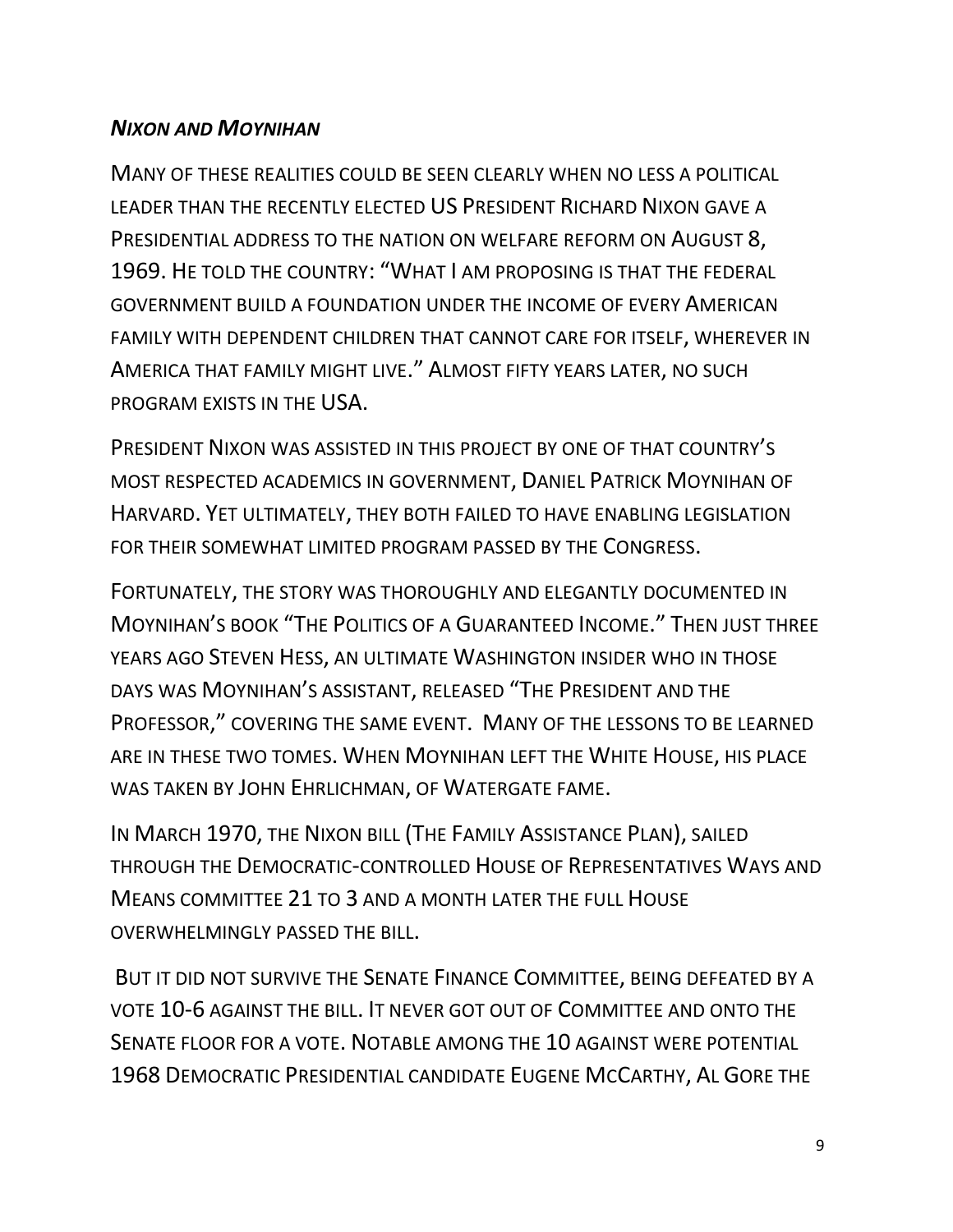PARTY'S 2000 PRESIDENTIAL NOMINEE AND NOTABLE OKLAHOMA POPULIST FRED HARRIS, DEMOCRATS ALL.

THIS WOULD NOT BE THE LAST TIME THE LEFTIES WERE AGAINST AND THE CONSERVATIVES IN FAVOUR OF BASIC INCOME. STARTING WITH THE NIXON INITIATIVE AND MINCOME AND THEN MOVING ON TO SIMILAR INITIATIVES, BEGINS TO DISPLAY A PATTERN: GREAT INITIAL HOPE FOR THE CONCEPT, FOLLOWED BY VARIOUS TESTING AND IMPLEMENTATION CHALLENGES FOR DIFFERING VERSIONS, BACKED BY MIXTURES OF DIVERSE SUPPORTERS AND OPPONENTS; FOLLOWED BY FAILURE.

## *UNIVERSAL CREDIT IN THE UK*

FOR EXAMPLE, IN 2010, AT HIS PARTY'S ANNUAL CONFERENCE, THE FORMER LEADER OF THE BRITISH CONSERVATIVE PARTY IAN DUNCAN SMITH, THEN WORKS AND PENSIONS SECRETARY, ANNOUNCED A PROGRAM KNOWN AS UNIVERSAL CREDIT (UC). THIS WAS HAILED AS A NOBLE CONCEPT, PROMISING GREAT SOCIAL PROGRESS. THE AMBITIOUS PLAN WAS TO COMBINE SIX MEANS-TESTED BENEFITS INTO ONE SINGLE PROGRAM, TO ACHIEVE IN IDS'S WORDS, "FAIRNESS AND SIMPLICITY." A MAIN EXPECTED BENEFIT WAS GREATER INCENTIVE TO TAKE PAID WORK, RESULTING FROM A LOWER REDUCTION OR TAX-BACK RATE ON EARNED INCOME.

PAYMENTS WERE TO BE MADE MONTHLY AND THE SYSTEM WOULD BE EASIER FOR RECIPIENTS TO COMPREHEND AND ACCESS. PROGRAMS TO BE CONSOLIDATED AND HARMONIZED WERE: JOBSEEKERS ALLOWANCE, RENTAL HOUSING SUPPORT, A WORKING TAX CREDIT, CHILD TAX CREDIT AND TWO EMPLOYMENT INCOME SUPPLEMENTATION ALLOWANCES. UC, WHILE STOPPING SHORT OF WHAT WOULD BE RECOGNIZED AS A TRUE BASIC INCOME, WAS TO INCORPORATE MANY OF BI'S DESIGN ASPECTS AND BENEFITS.

TROUBLE AROSE ALMOST IMMEDIATELY. REPORTS BEGAN OF UNIVERSAL CREDIT PAYMENTS BEING LATE, SENDING RENT PAYMENT ARREARS SOARING. BY LEAVING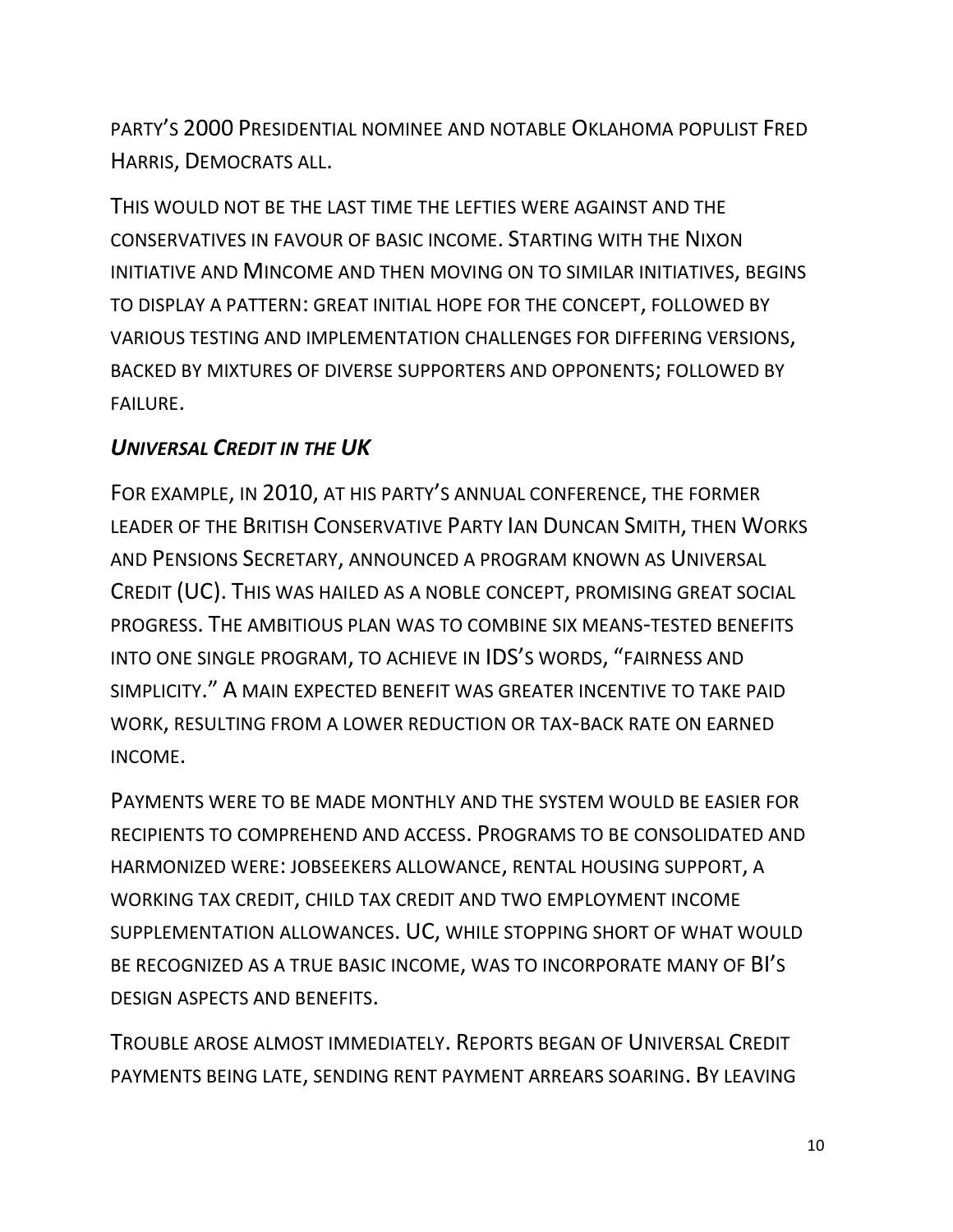THOUSANDS OF LOW-PAID WORKERS UNABLE TO PAY THEIR RENTS, FAMILIES WERE AT RISK OF HOMELESSNESS. FOOD BANKS COMPLAINED THAT MARRIAGES WERE BREAKING DOWN AS THE RESULT OF EXTRA FINANCIAL PRESSURES. SOME LANDLORDS REFUSED TO RENT TO TENANTS ON UNIVERSAL CREDIT. GOVERNMENT FIGURES SHOWED TWO IN FIVE RENTERS ON UNIVERSAL CREDIT WERE IN RENT ARREARS EIGHT WEEKS AFTER THEIR INITIAL CLAIM.

IN FEBRUARY 2017, MEMBERS OF THE PARLIAMENT WORKS AND PENSIONS COMMITTEE LAUNCHED AN OFFICIAL ENQUIRY INTO UC, BECAUSE OF FEARS IT WAS "LEAVING THOUSANDS OF LOW-INCOME CLAIMANTS FACING EVICTION AND RELIANT ON FOOD BANKS." (THE GUARDIAN FEB 22, 2017.) THE ATMOSPHERE AROUND UC HAS BEEN SOURED BY GOVERNMENT CUTS IN SOME CASH BENEFITS AND INTRODUCTION OF A "HOUSEHOLD CAP" ON TOTAL BENEFITS RECEIVED. SENIOR LIBERAL DEMOCRATS, WHO WERE IN A COALITION GOVERNMENT WITH THE CONSERVATIVES AND SUPPORTED IT WHEN UC WAS FIRST ADOPTED, JOINED THIS CALL FOR AN OFFICIAL ENQUIRY.

APPLICATIONS WERE TO BE MADE AT GOVERNMENT JOB CENTRES. BUT BY EARLY 2016 ONLY 364,000 PEOPLE HAD MADE A CLAIM. VARIOUS ADMINISTRATIVE PROBLEMS LED TO CONTINUED DELAYS. IMPLEMENTATION COSTS, ORIGINALLY FORECAST TO BE AROUND 2 MILLION POUNDS, THEN ROSE ABOVE 12 MILLION POUNDS AND ARE NOW ESTIMATED TO REACH 16 MILLION BY COMPLETION. DELIVERY TO ALL INTENDED RECIPIENTS IS FORECAST TO BE COMPLETE BY 2022, WITH A POTENTIAL ENROLLMENT OF 7 MILLION PERSONS.

FAILURES WITH THE COMPUTER PAYMENTS SYSTEM HAVE BEEN CHRONIC AND TURNOVER IN THE RESPONSIBLE SENIOR PUBLIC SERVANTS CONTINUOUS. DUE IN LARGE PART TO THESE FAILURES, IDS WAS DROPPED FROM THE CABINET. FOUR DAYS AGO DAVID GAUKE, WHO REPLACED HIM AS SECRETARY, RECEIVED A PUBLIC LETTER FROM TWELVE TORY MEMBERS OF PARLIAMENT DEMANDING A DELAY IN THE ROLL OUT OF THE PROGRAM. THE PARTY'S MAJORITY, REDUCED BY THE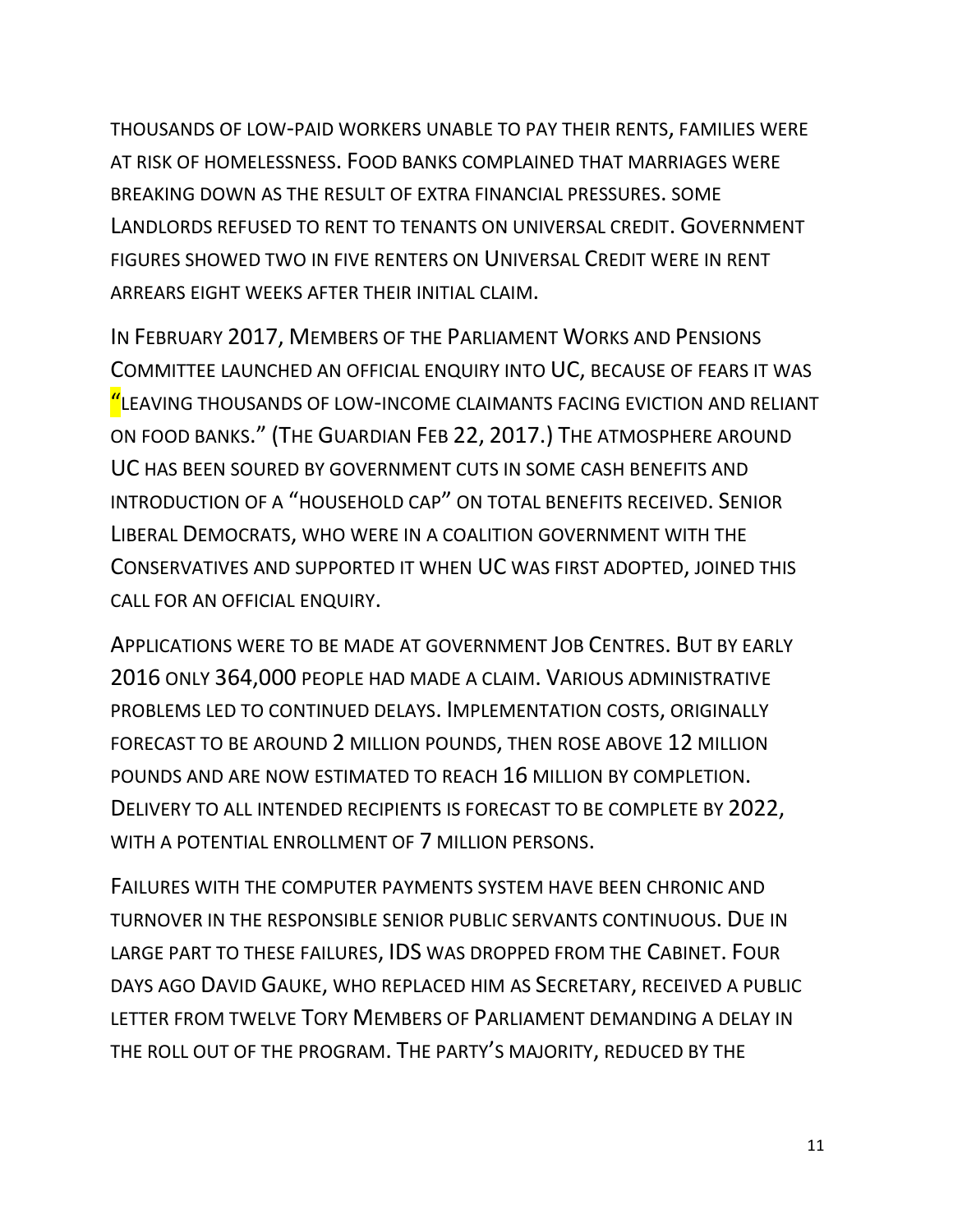PARLIAMENTARY ELECTION OF THIS SUMMER, COULD LOSE A VOTE ON UC IF THESE 12 VOTED AGAINST IT.

THE SAME DAY A PAGE ONE REPORT IN THE CONSERVATIVE-LEANING DAILY TELEGRAPH, UNDER WHAT THE BRITS CALL A SPLASH HEADLINE, READ: UNIVERSAL CREDIT THROWN INTO CHAOS." THEN, THREE DAYS AGO, JUST BEFORE THE OPENING OF THE ANNUAL TORY CONFERENCE, DAME LOUISE CASEY, A RECENTLY RETIRED FORMER AND WIDELY RESPECTED SENIOR PUBLIC SERVANT PUBLICLY ASKED THE GOVERNMENT TO DELAY THE PROGRAM.

SHE MADE A FAMILIAR POINT: THE PRINCIPAL OF UC IS FINE, THE INTENTION IS SOUND, THE NEED FOR REFORM EVIDENT AND URGENT. A GREAT AMOUNT OF MONEY AND TIME HAS BEN INVESTED. BUT THE DELIVERY OF UC IS SO SERIOUSLY FLAWED IT MUST BE STOPPED. THE CITIZEN'S ADVICE BUREAU AND THE NATIONAL AUDIT OFFICE HAD ALREADY JOINED IN THE CRITICISM. UCS FUTURE IN NOW UNCERTAIN. THIS HAS NOTHING TO DO WITH THE CONCEPT AND EVERYTHING TO DO WITH THE ADMINISTRATION.

YESTERDAY MORNING MR. GORKE ANNOUNCED THE GOVERNMENT WOULD GO AHEAD WITH THE ROLL-OUT BUT WOULD BEGIN MAKING ADVANCE PAYMENTS TO RECIPIENTS WITHIN FIVE DAYS OF INITIAL ENROLLMENT. WHILE FEW DETAILS ARE YET AVAILABLE, THIS "PATCH" MAY RUN THE RISK OF CREATING MORE CONFUSION, INCREASING THE POSSIBILITY OF LARGE PAYMENT ERRORS AND INCREASING COSTS.

## *OTHER EXAMPLES*

THE CLEAR DEFEAT OF THE SWISS BI REFERENDUM EARLIER THIS YEAR, FOLLOWING AN EXTENSIVE NATIONAL DISCUSSION, IS NOTEWORTHY.

ON JULY 21, 2017, THE NEW YORK TIMES CARRIED A STORY ON THE FINNISH EXPERIMENT UNDER THE HEADLINE "WHY FINLAND'S BASIC INCOME EXPERIMENT ISN'T WORKING, BY THE TWO CO-DIRECTORS OF A FINNISH ECONOMICS THINK TANK. THEY CLAIMED THAT THE INITIAL SAMPLE SIZE WAS CUT TO ONE-FIFTH OF THE ORIGINAL PROPOSAL, "AND IS NOW TOO SMALL TO BE SCIENTIFICALLY VIABLE." THE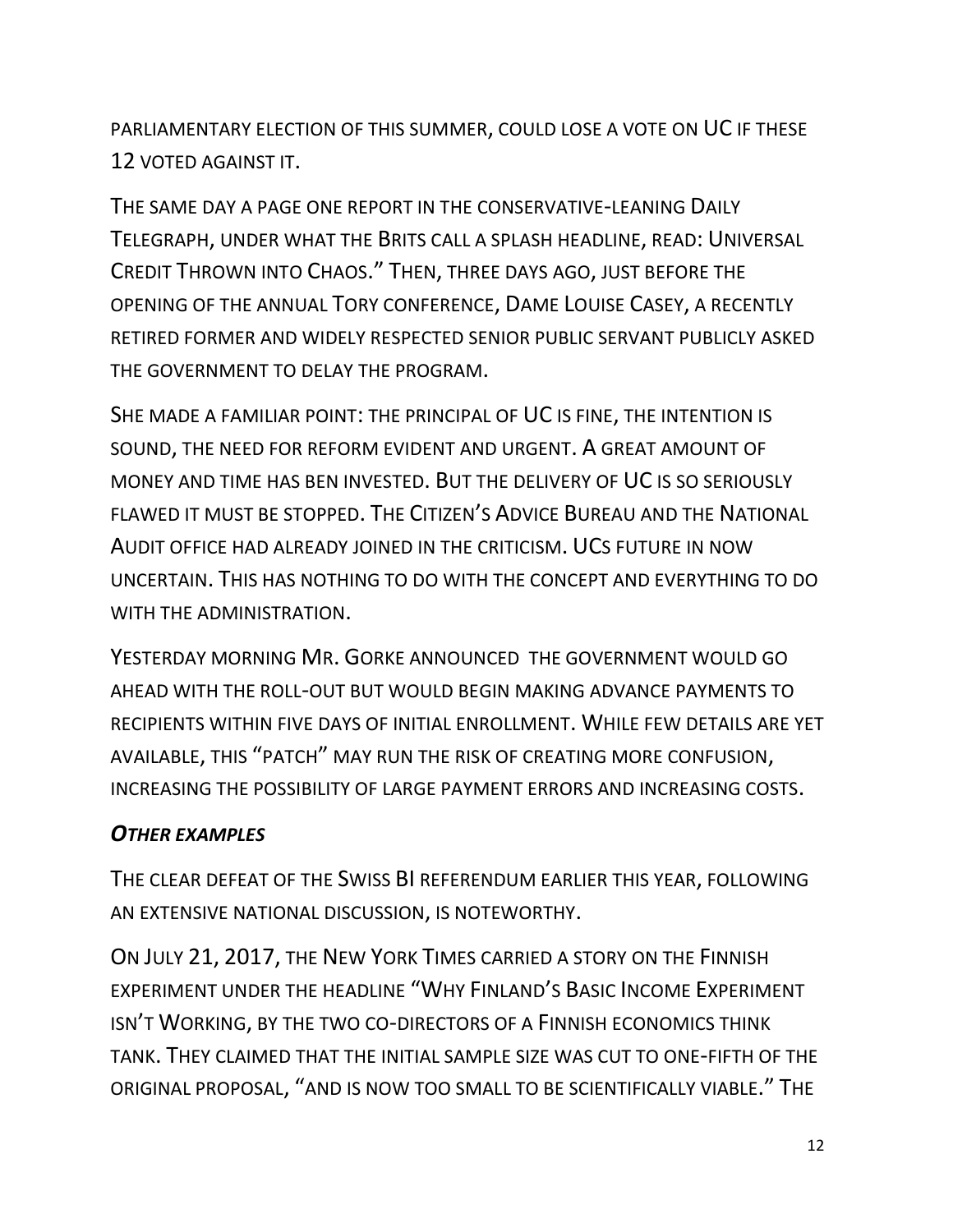AUTHORS CONCLUDED THAT THE GOVERNMENT'S OBJECTIVE WAS TO PROVIDE INCENTIVES FOR WORKERS TO "ACCEPT LOW-PAYING AND LOW-PRODUCTIVITY JOBS," WHILE ALSO TIGHTENING ELIGIBILITY FOR UNEMPLOYMENT, DISABILITY AND CHILD CARE BENEFITS."

LASTLY, WITHIN THE PAST FEW DAYS AN AMERICAN ACADEMIC FROM A PROMINENT EASTERN UNIVERSITY, WITH AN INTEREST IN BI, WHO WAS PLANNING A TRIP TO UTRECHT IN THE NETHERLANDS, WAS TOLD BY OFFICIALS THERE NOT TO COME, AS THE CITY HAD AT SOMETHING LIKE THE LAST MOMENT FAILED TO APPROVE THE WIDELY ANTICIPATED TRIAL.

IT IS OBVIOUSLY TOO EARLY TO REACH CONCLUSIONS ABOUT THE ULTIMATE FATE OF THE FINNISH OR OTHER EXPERIMENTS. *BUT IT IS POSSIBLE BY STARTING WITH THE ILL-FATED NIXON PROJECT AND MOVING THROUGH MINCOME FORWARD TO TODAY, TO DETECT A PATTERN OF PERSISTENT CHALLENGE IN THE OVERALL ARC OF BASIC INCOME'S POLITICAL APPROVAL, TRIAL AND IMPLEMENTATION*. FORTY YEARS AGO, IN THE CONCLUDING WORDS OF HIS BOOK ON THE NIXON BI PROJECT, DANIEL PATRICK MOYNIHAN WROTE THIS: "…THE NATION AND ITS SYSTEM OF GOVERNMENT SHOWED A CONTINUING IF SOMEWHAT CONFLICTED DISPOSITION TOWARD GENEROUS SOCIAL POLICIES. A CONTINUING ISSUE WILL BE WHETHER GENEROSITY CAN BE MATCHED BY COMPETENCE." IT IS HARD TO AVOID THE CONCLUSION THAT THE US IS PRESENTLY MUCH LESS CONFLICTED TODAY IN ITS PREVAILING PREDISPOSITION TOWARD GENEROUS SOCIAL POLICY, THAN IT WAS THEN.

AND WHILE MOYNIHAN IS NOT SPECIFIC ABOUT THE KINDS OF COMPETENCE HE FELT WERE LACKING, I'D OFFER THE SPECULATION THAT HE WAS REFERRING IN PARTICULAR TO PROFICIENCY IN POLITICS, PUBLIC POLICY MAKING, PROGRAM DESIGN AND ADMINISTRATIVE IMPLEMENTATION.

**4. WHAT ARE THE BARRIERS** NOW LET US TURN TO A FEW SPECIFIC BARRIERS IN THE WAY OF GETTING TO AN ACTUAL, FULLY-FUNCTIONAL BI PROGRAM. I FEEL COMPELLED, AT THE OUTSET, TO FREELY ACKNOWLEDGE THAT, GIVEN MY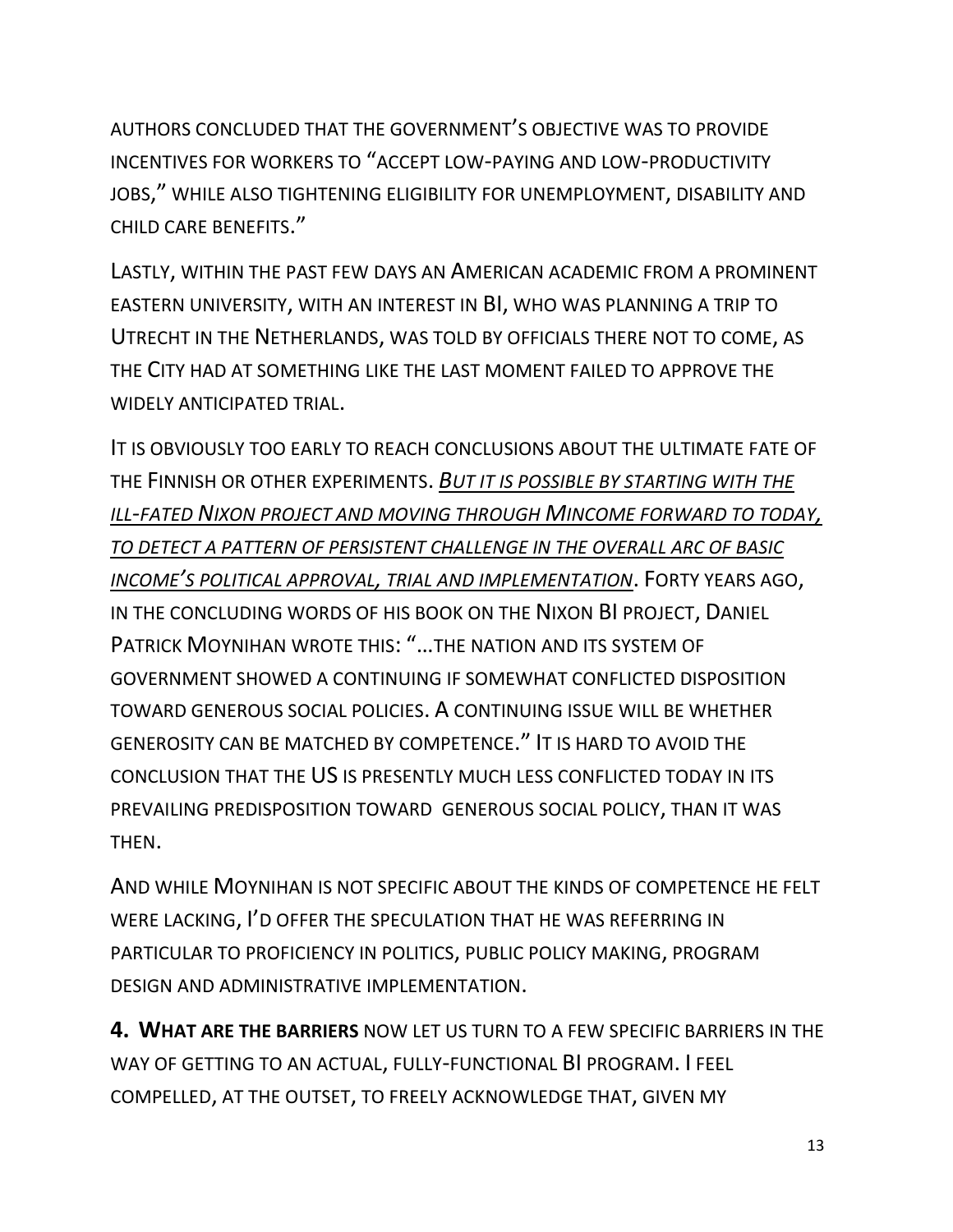INTERESTS, THESE ARE THE ONES MOST LIKELY TO SEEM EVIDENT AND IMPORTANT. IN MITIGATION, ALL I CAN SAY IS THAT IT DOES STRIKE ME AS OBVIOUS THAT SUCCESSFUL IMPLEMENTATION OF A BASIC INCOME PAYMENTS SYSTEM IS IMPERATIVE. I SHOULD ALSO NOTE THAT I AM NOT THE ONLY PERSON IN THIS HALL TODAY WHO HAS, WITHIN THE PAST FEW MONTHS HEARD A SENIOR EXECUTIVE OF THE ONTARIO GOVERNMENT SAY QUITE EXPLICITLY THAT, WHILE THE GOVERNMENT WAS COMMITTED TO DOING A PILOT, IT HAD MADE NO DECISION ABOUT WHETHER SUCH A TEST WOULD LEAD TO AN ACTUAL BASIC INCOME PROGRAM FOR THE PROVINCE.

ONE COULD INTERPRET THAT AS STATING THE OBVIOUS: ANY DECISION SHOULD AWAIT THE PILOT RESULTS. BUT I SENSED BEHIND THAT STATEMENT A DEEPER ASSERTION: THE GOVERNMENT RETAINS THE OPTION TO MAKE A POLITICAL JUDGMENT SOME THREE OR MORE YEARS FROM NOW, ABOUT THE WISDOM OF FULLY IMPLEMENTING ANY SUCH PROGRAM.

ON THE FUTURE DAY SOME CABINET MEETS TO DECIDE ABOUT GOING AHEAD WITH AN ACTUAL BASIC INCOME PROGRAM FOR ALL THOSE ELIGIBLE WITHIN ITS JURISDICTION, OR NOT, WHAT MIGHT BE THEIR CENTRAL CONSIDERATIONS?

### *OBJECTIVES TO BE ACCOMPLISHED* **[THE VALUE PROPOSITION]**

THE ANSWER WILL PROBABLY BE INFLUENCED BY WHAT THE GOVERNMENT DESIGNATES AS THE ULTIMATE OBJECTIVES TO BE ACCOMPLISHED BY BI. IN MY VIEW, THE MOST PRODUCTIVE SOCIAL BENEFIT OF SUCH A SYSTEM WOULD BE A WIDESPREAD REDUCTION IN FINANCIAL INSECURITY AMONG LOWER-INCOME CANADIANS, ENDING THE CONTINUING FEAR OF BEING UNABLE TO MEET THE PRIMARY COSTS OF EXISTENCE. YET FOR SOME MAINTAINING THIS MOTIVATION IS AN ECONOMIC AND SOCIAL NECESSITY AND THAT DEBATE SEEMS UNRESOLVED.

THIS SUGGESTS THAT THE EFFECTS OF REDUCING OR REMOVING FINANCIAL INSECURITY SHOULD BE TESTED AS TO WHETHER IT DOES IN PRACTICE PSYCHOLOGICALLY ENABLE A POTENTIAL ARRAY OF CONSTRUCTIVE BEHAVIOURS,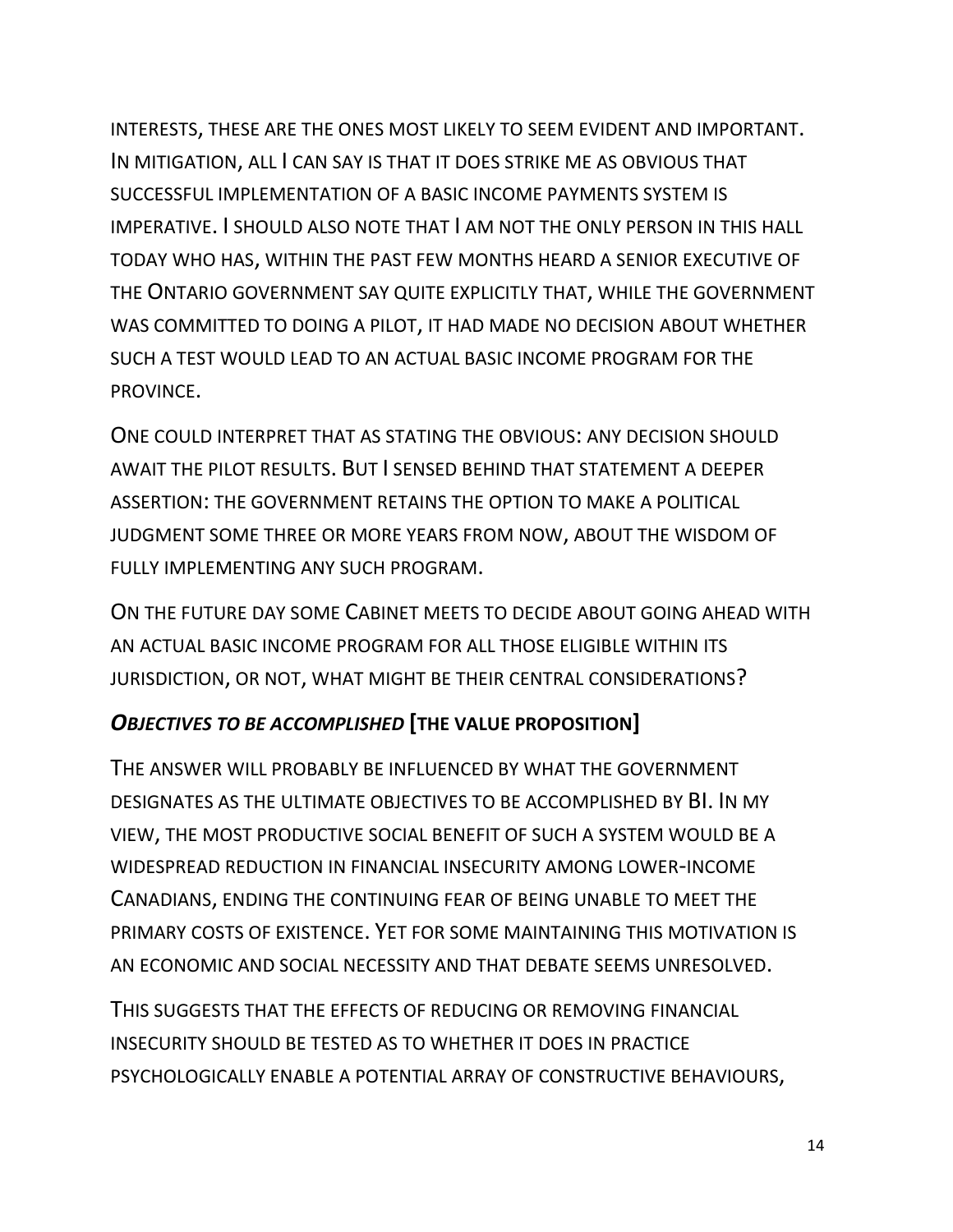AND TO WHAT RELATIVE EXTENT. THIS WAS THOUGHT TO BE A SECONDARY RESEARCH OBJECTIVE OF MINCOME. RELEVANT POTENTIAL OUTCOMES COULD INCLUDE: BETTER NUTRITION, MORE ADEQUATE AND SECURE HOUSING, BETTER CHILD CARE AND GREATER INVESTMENT IN HUMAN CAPITAL. ANALYSIS OF DAUPHIN DATA SUPPORT THIS AS WELL AS IMPROVED PHYSICAL AND MENTAL HEALTH AND REDUCED DOMESTIC VIOLENCE.

#### *ACHIEVING THE OBJECTIVES*

BEING ANCIENT, I HAVE BEEN INVOLVED IN MOVING SOMETHING LIKE 20 PUBLIC PROGRAMS FROM THE PLANNING TO THE CONSTRUCTION TO THE OPERATIONAL REALITY STAGES, IN SEVERAL DIFFERENT JURISDICTIONS. IN ALL THAT TIME I HAVE YET TO FIND A SINGLE PROGRAM, SOME A GOOD DEAL LESS COMPLEX THAN BASIC INCOME, THAT FUNCTIONED WHEN AT LAST OPERATIONAL, JUST AS THE INITIAL DESIGNERS, THE SYSTEM CREATORS, THE MANAGERS AND SUPPORTING POLITICIANS INTENDED OR IMAGINED.

THEREFORE, I ASK FOR FORGIVENESS IF I DECLINE TO ANTICIPATE THAT BASIC INCOME WILL BREAK THAT STRING. MAJOR POLITICAL QUESTIONS MIGHT INCLUDE: HOW BIG IS THE DIVERGENCE BETWEEN THE BI DREAM AND OPERATING REALITY LIKELY TO BE, AND IN WHAT DIRECTIONS? FOR ELECTED REPRESENTATIVES, THIS IS THE CRUCIAL MATTER. AS ATTRACTIVE AS IT IS, BASIC INCOME IS NOT A SELF-IMPLEMENTING CONCEPT. AND IT IS, I SUSPECT, PRECISELY THE SIZE OF UNAVOIDABLE SENSED RISK THAT HAS KEPT POLITICIANS UP TO NOW FROM THROWING THE BI SWITCH INTO THE ON POSITION.

#### *ROLE OF SOCIAL SCIENCE RESEARCH*

IN THE DEVELOPMENT OF BASIC INCOME, SOCIAL SCIENCE RESEARCH HAS PLAYED AN IMPORTANT PART. BUT WHAT, EXACTLY IS THE BEST ROLE FOR SOCIAL SCIENCE IN ADDRESSING THIS ISSUE IN THE FUTURE? DESPITE SIX AND SOON TO BE SEVEN SUCH TESTS, THERE IS NO UNIVERSAL AND HARMONIOUS CONSENSUS ON ALL THE RECORDED RESULTS. ON THE KEY QUESTION OF LABOUR SUPPLY, MANY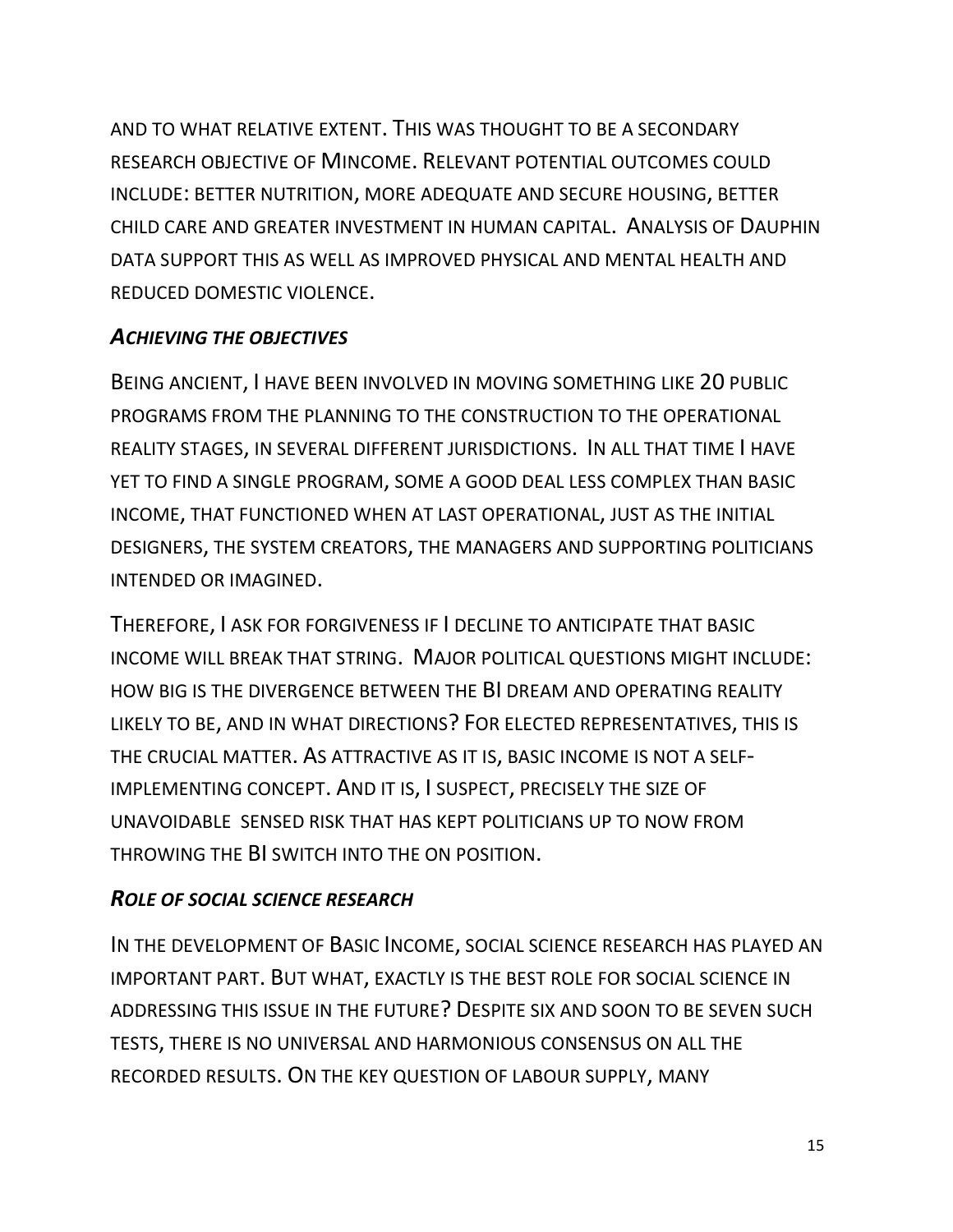COMMENTATORS FOUND THE DEGREE OF WORK DISINCENTIVE TO BE MODEST AND ACCEPTABLE. OTHERS HAVE DISSENTED FROM THIS INTERPRETATION AND CONTINUE TO DO SO.

PILOTS OR EXPERIMENTS MIGHT HAVE OPTED FOR STARTING WITH AN ASSESSMENT OF THE EXISTING DATA FROM EARLIER PROJECTS, POSSIBLY INFORMED BY THE RELATED WORK OF HALF A DOZEN RESEARCH ORGANIZATIONS WHO HAVE LOOKED AT THIS NOW AND AGAIN. THAT WAS A POLITICAL CHOICE, POSSIBLY STIMULATED BY THE BELIEF THAT "OUR" DATA WOULD BE MORE RELEVANT, UP-TO-DATE AND LEGITIMIZING FOR THE GOVERNMENTS.

THIS CAN BE CONTRASTED WITH THE POTENTIAL ADVANTAGES OF A SYSTEMATIC SERIES OF INTEGRATED EXPERIMENTS, MOVING PROGRESSIVELY FROM MACRO TOWARD MICRO, FEATURING INCREASINGLY SPECIFIC EXAMINATIONS OF THE INFLUENCE OF PROGRESSIVELY NARROWER DELIVERY SYSTEM DESIGN OPTIONS ON CRUCIAL BEHAVIOURS.

SUCH A CUMULATIVE ACCRETION OF VERIFIED AND COMPLIMENTARY DATA MIGHT HAVE MADE IT EASIER FOR POLICY DECISION-MAKERS TO HAVE SUFFICIENT CONFIDENCE TO MOVE AHEAD TO REAL PROGRAM IMPLEMENTATION. IN LIGHT OF THE UNCERTAIN NATURE OF BASIC INCOME AT THE LEVEL OF A META-CONCEPT, RESEARCH INCONSISTENCY IS HARDLY SURPRISING.

#### *INTEGRATION WITH OTHER PROGRAMS*

AMONG THE KEY MATTERS ANY TEST MUST DECIDE UPON IS THE MAJOR MATTER OF THE CHOICE TO ADD ANY PROVEN BASIC INCOME PROGRAM ONTO THE ENTIRE EXISTING ARRAY OF FEDERAL AND PROVINCIAL PROGRAMS; OR TO REVISE OR EVEN REPLACE SOME OF THE PRESENT PROGRAM INVENTORY WITH A NEW ONE. OF COURSE, THE FACT THAT ONTARIO IS GOING IT ALONE WITHOUT THE FEDERAL GOVERNMENT PROBABLY REDUCES THE OPPORTUNITY FOR OTHER GOVERNMENTS TO CONSIDER THIS ISSUE.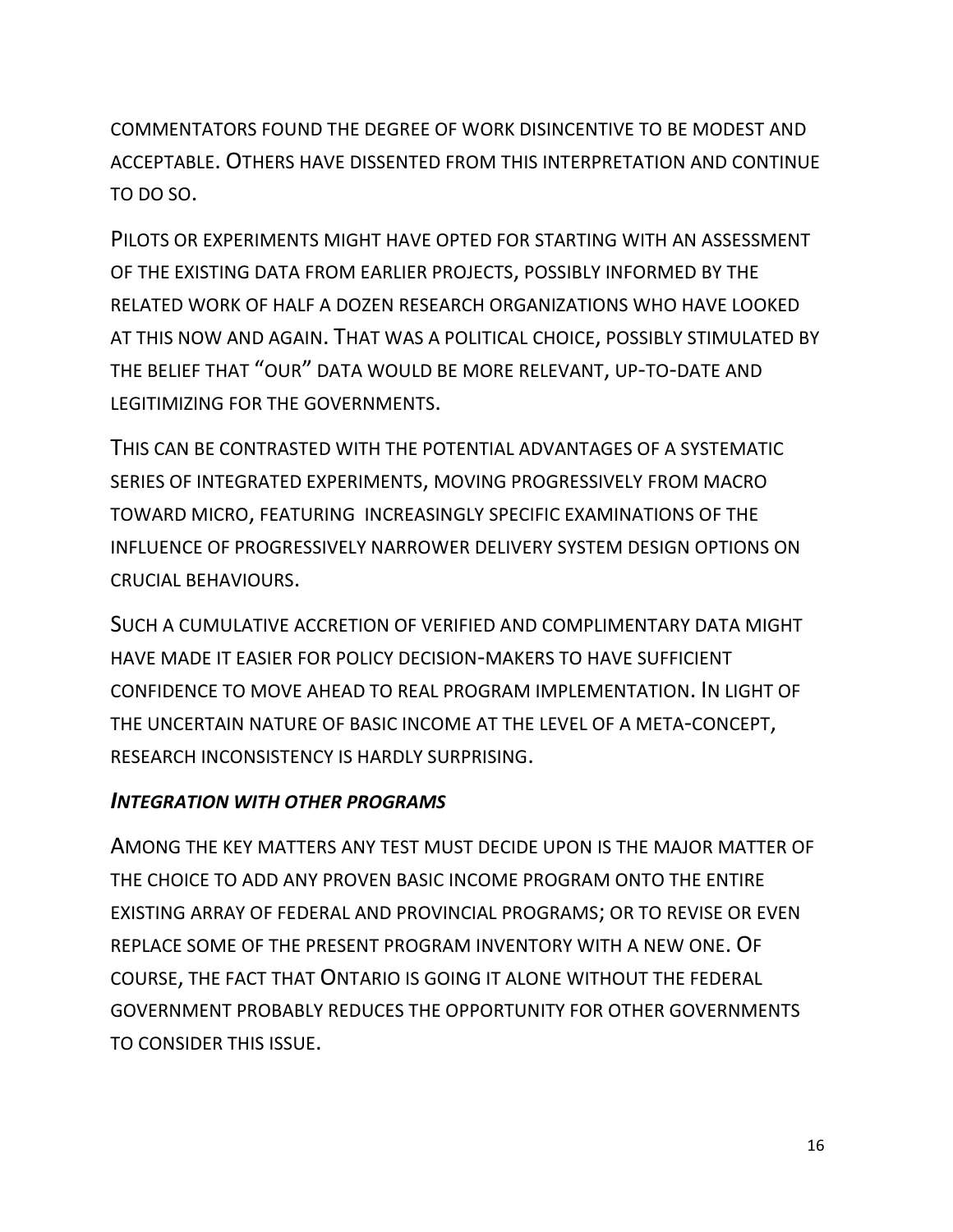THERE ARE, OF COURSE, NOTABLE RISKS AND POTENTIAL REWARDS DOWN EITHER BRANCH OF THAT DECISION: ADD ON TOP OR REPLACE? RISKS INCLUDE THE FACT THAT ANY INTENDED REPLACEMENT OR EXISTING PROGRAM MODIFICATIONS WILL ENERGIZE THE OPPOSITION OF SOME OF INDIVIDUALS, AND THE ORGANIZATIONS SPEAKING FOR THEM WHO ARE CURRENTLY RECEIVING SUCH BENEFITS; ADDING ON OF COURSE MISSES THE OPPORTUNITY FOR COST REDUCTIONS.

WE CERTAINLY EXPERIENCED THIS IN MINCOME, ESPECIALLY FROM WORKERS' COMPENSATION RECIPIENTS AND FROM THOSE ELIGIBLE OR ANTICIPATING ELIGIBILITY FOR PROGRAMS FOR THE ELDERLY AND CHILDREN. NEXT WOULD COME THE CONSIDERABLE PROBLEMS, AS EXPERIENCED BY UNIVERSAL CREDIT, OF TAKING PROGRAMS DESIGNED MANY YEARS APART AND FOR DIFFERENT GROUPS AND POLICY PURPOSES, BY DIFFERENT PLANNERS AND GOVERNMENTS, AND ACTUALLY MAKING THEM WORK MORE HARMONIOUSLY TOGETHER.

PERHAPS MOST SIGNIFICANT POLITICALLY WOULD BE THE ANGER AND HOSTILITY OF THOSE WHO FEARED ANY MODIFICATIONS IN EXISTING INCOME SUPPORT PROGRAMS WOULD MAKE PRESENT OR LIKELY RECIPIENTS WORSE OFF BECAUSE OF INTRODUCING BASIC INCOME. THE LOGICAL ANTIDOTE TO SUCH FEARS IS A "NO LOSERS" PLEDGE, ALREADY MENTIONED IN CONNECTION WITH THE ONTARIO PILOT. BUT PLANNING ON AND THEN DELIVERING ON SUCH A PROMISE CAN LIKELY PROVE DIFFICULT TO ACHIEVE ADMINISTRATIVELY 100% OF THE TIME; AND AFTER SUCH A PLEDGE EVEN A FEW LOSERS COULD BE POLITICALLY COSTLY. ONTARIO APPARENTLY INTENDS TO MAKE SOME DISABLED PERSONS INELIGIBLE FOR CERTAIN PROGRAM ELEMENTS THEY ARE NOW RECEIVING, ONCE THEY MOVE ONTO BASIC INCOME.

#### *DESIGN AND OPERATION OF THE DELIVERY SYSTEM*

THE ABILITY TO MAKE GOOD ON ANY SUCH PROMISES WOULD, OF COURSE, BE INFLUENCED BY THE DESIGN, GENEROSITY AND FUNCTIONALITY OF ANY NEW PAYMENT CALCULATION AND DELIVERY SYSTEM. THIS IS ITSELF AN ISSUE OF IMMENSE OPERATIONAL AND ESPECIALLY POLITICAL SIGNIFICANCE. AS ALREADY NOTED, THERE ARE SEVERAL DOZEN ORGANIZATIONAL STANDARDS AND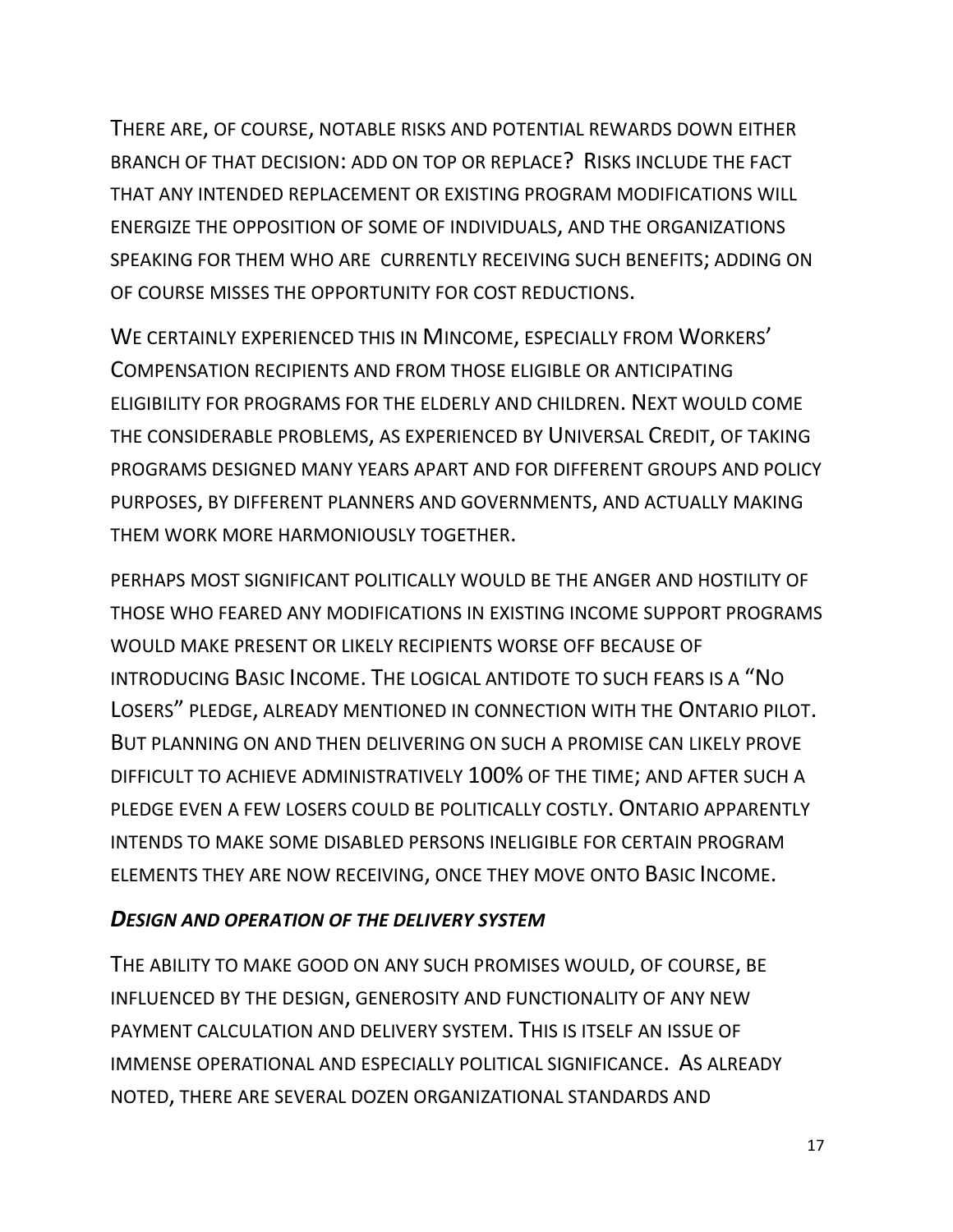OPERATIONAL DELIVERY PROCESS CHOICES TO BE MADE, PUT IN PLACE AND MANAGED OVER TIME. HOW EFFECTIVE THESE PROVED TO BE IN PRACTICE COULD INTENSIFY, NEUTRALIZE OR UNDERCUT THE INTENDED BEHAVIOURAL EFFECTS AND LONGER-TERM OUTCOMES OF THE INTENDED POLICY; SOME OF WHICH COULD HAVE CONSEQUENCES FOR THE SUCCESS OR FAILURE OF THE PILOT ITSELF.

THE DESIGN AND OPERATION OF THE PAYMENTS INFORMATION GATHERING, CALCULATION AND DELIVERY PROCEDURES IN PARTICULAR, MUST BE CLOSELY ALIGNED WITH THE INTENDED BEHAVIOURAL OUTCOMES OF THE GOVERNMENT AND OF MAIN RESEARCH INTEREST

ACHIEVING THESE OBJECTIVES IN PRACTICE ARE CRUCIAL FOR THE EFFECTIVENESS OF THE SYSTEM'S CONSISTENT ATTAINMENT OF DESIGNATED POLICY OUTCOMES. FOR EXAMPLE, IT WILL TAKE A HIGHLY SOPHISTICATED IT SYSTEM CAPABLE OF THE PROMPT AND ACCURATE CONTINUOUS ADJUSTMENTS TO FLUCTUATIONS IN RECIPIENT AND FAMILY EARNED AND OTHER INCOME, CHANGES IN JOB SEARCH AND EMPLOYMENT STATUS. UNFORTUNATELY, THE PUBLIC-SECTOR RECORD IN DEVELOPMENT AND OPERATION OF SOPHISTICATED AND EFFECTIVE INFORMATION PROCESSING SYSTEMS IS NOT CHARACTERIZED BY UNALLOYED SUCCESS (RECALL PHOENIX, UNIVERSAL CREDIT AND THE AFFORDABLE CARE ACT).

INEFFICIENT IT SYSTEMS ARE JUST ONE OF THE DELIVERY ELEMENTS THAT COULD POTENTIALLY CONTRIBUTE TO SYSTEM ABUSE, INABILITY TO MAKE ACCURATE PAYMENTS OR EXCESSIVE SYSTEM COSTS. FURTHER, THE ATTAINMENT OF PSYCHOLOGICAL BENEFITS SUCH AS A DECLINE IN THE DEGREE OF FAMILIAL FINANCIAL INSECURITY, ARE DEPENDENT IN VERY LARGE PART ON THE EXISTENCE OF HIGHLY EFFICIENT PAYMENTS SYSTEM PERFORMANCE. TWO FORMS OF MALADMINISTRATION TO BE CRUCIALLY AVOIDED ARE UNDER AND OVERPAYMENTS.

THE FIRST SUSTAINS A SENSE OF FINANCIAL INSECURITY AND LACK OF TRUST IN THE SYSTEM; WHILE THE SECOND IN A SENSE IS EVEN LESS WELCOME AS IT INCREASES FAMILY INDEBTEDNESS AND LOSS OF FINANCIAL CONTROL. IT CAN ALSO GENERATE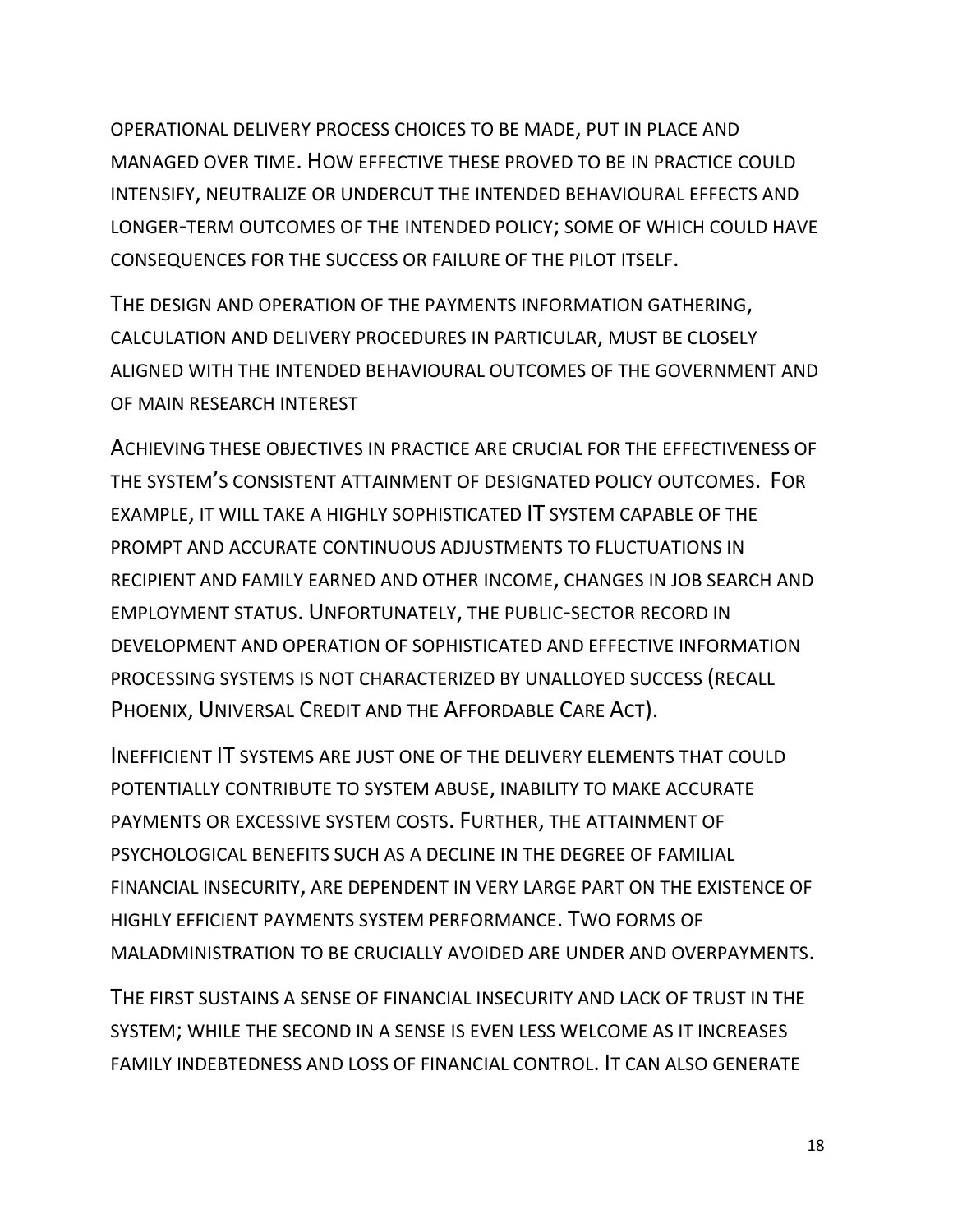NEGATIVE PUBLICITY AND THE NEED TO MAKE ADDITIONAL INVESTMENTS IN REVISED SYSTEMS.

#### **COMMUNICATIONS**

ARRANGEMENTS ARE NEEDED TO GUARD AGAINST THE NATURAL TENDENCY TO OVERLOADED COMMUNICATIONS CHANNELS BETWEEN RECIPIENTS AND RESEARCHERS OR ADMINISTRATORS. THIS PROVED TO BE AN INCREASING CONCERN WITH MINCOME. THERE IS SOME REASON TO BELIEVE THIS CONTRIBUTED TO ATTRITION PROBLEMS. AS JUST ONE EXAMPLE, WE PRODUCED A "SIMPLIFIED" GUIDE FOR MINCOME RECIPIENTS IN THE HOPES THAT THEY WOULD BETTER UNDERSTAND HOW PAYMENTS WERE CALCULATED AND MADE – IT WAS ITSELF 3,000 WORDS LONG. THIS LED TO CONCERNS THAT RECIPIENTS' FAILURE TO ACCURATELY UNDERSTAND THE SYSTEM'S OPERATING RULES COULD INFLUENCE RECIPIENT BEHAVIOURAL RESPONSES

IN OUR EARLY PLANNING TO ENSURE RESEARCHER DOMINATION OF THE OPERATIONAL DIMENSIONS OF MINCOME , RESEARCH DIRECTOR LAUB WAS DESIGNATED THE DECISION-MAKER AND ADJUDICATOR ABOUT WHAT COULD OR COULD NOT GO INTO SURVEYS AND COMMUNICATIONS WITH ENROLLEES. PEOPLE LINED UP AT HIS DOOR, SEEKING SPACE AND WORDINGS IN RESEARCH DOCUMENTS. AN EARLY AND UNINTENDED RESULT WAS EXCESSIVELY DEMANDING COMMUNICATIONS. WE BEGAN TO RECEIVE COMPLAINTS AND EVIDENCE IT WAS CONTRIBUTING TO ATTRITION. NEVERTHELESS, WE WERE LEARNING. WE HIRED AN EXPERIENCED WINNIPEG NEWSPAPER EDITOR TO MAKE OUR PUBLICATIONS MORE READABLE.

A RECENT NEWS REPORT SUGGESTED THAT ONTARIO'S BASIC INCOME PILOT HAS RUN SMACK INTO THIS PROBLEM, MAILING OUT A 40-PAGE ENROLLMENT PACKAGE TO 28,000 RECIPIENTS. THIS LED TO COMPARATIVELY FEW APPLICANTS AND EVEN FEWER CHEQUES MAILED OUT.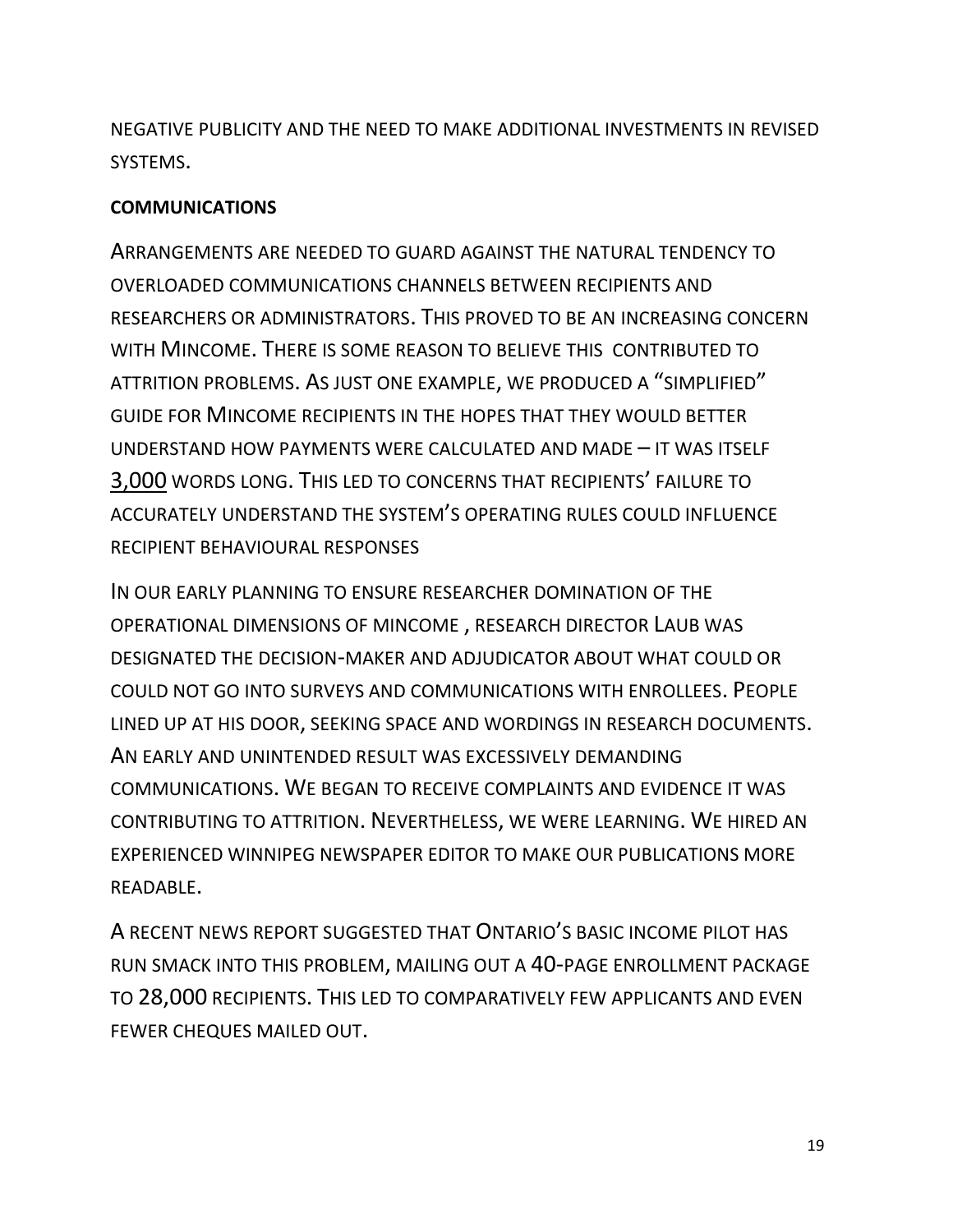WE WERE CONCERNED TO HELP PEOPLE HAVE A REASONABLY ACCURATE UNDERSTANDING OF WHAT WAS EXPECTED OF THEM AND OF THEIR PART IN THE SYSTEM, SO AN EFFORT WAS MADE TO GAIN INSIGHTS INTO THE EXTENT OF THE BALANCE BETWEEN ACCURATE COMPREHENSION AND MISUNDERSTANDING. THIS MAY HAVE BEEN A GREATER PROBLEM WITH OUR DISPERSED SAMPLES, WHERE THERE WAS LESS OPPORTUNITY FOR FACE TO FACE CONTACTS WITH OUR STAFF WHEN DOUBTS AROSE. IN DAUPHIN, BECAUSE WE HAD A LOCAL DOWNTOWN OFFICE, PEOPLE WHO HAD QUESTIONS COULD EASILY DROP IN AND ASK THEIR QUESTIONS. FOR A PROVINCE OR NATION-WIDE PROGRAM, HOWEVER, SUCH A SOLUTION IS PROBABLY NOT FEASIBLE, WITHOUT HARNESSING NEW TECHNOLOGY.

FINDING THE BALANCE BETWEEN RESEARCHER DESIRE AND EASE OF UNDERSTANDING IS PROBABLY AN INEVITABLE COMPANION TO SUCH PROJECTS. THE CLEAR NEED TO BE SENSITIVE TO THIS ISSUE AND THE CONSEQUENT NEED FOR COPING STRATEGIES ARE AMONG THE CLEAREST OF LESSONS TO BE DRAWN FROM MINCOME.

### *STAFF RETENTION*

UNFORTUNATELY FOR MINCOME AND FOR ME PERSONALLY, WE HAD ANOTHER HARD LESSON TO LEARN. OUT OF THE BLUE, MICHAEL LAUB, ON WHOM I HAD COME GREATLY TO DEPEND, ANNOUNCED HE WAS LEAVING BOTH MINCOME AND ACADEMIA IN FAVOUR OF OWNING AND RUNNING A HOTEL ON A SPECTACULAR GLACIAL LAKE IN THE ROCKIES. MICHAEL WAS OUR SINGLE MOST IMPORTANT EMPLOYEE AND HIS DECISION TO DEPART AFFECTED ME BOTH PERSONALLY AND MINCOME OPERATIONALLY. HE DID, HOWEVER, BRING US PROFESSOR DERRICK HUME, ALSO FROM THE UNIVERSITY OF MANITOBA ECONOMICS DEPARTMENT, WHO QUICKLY TOOK MICHAEL'S PLACE AS RESEARCH DIRECTOR. TRAGICALLY, MICHAEL LAUB WAS TAKEN BY CANCER A FEW YEARS AGO.

IN A RELATIVELY SHORT RESEARCH PROJECT, LOSS OF KEY STAFF IS ALWAYS A RISK AND IT CAN BE HARMFUL TO DATA INTEGRITY. FORTUNATELY, WE LARGELY AVOIDED OTHER EQUIVALENT LOSSES. BUT ANTICIPATION OF THIS ISSUE AND THE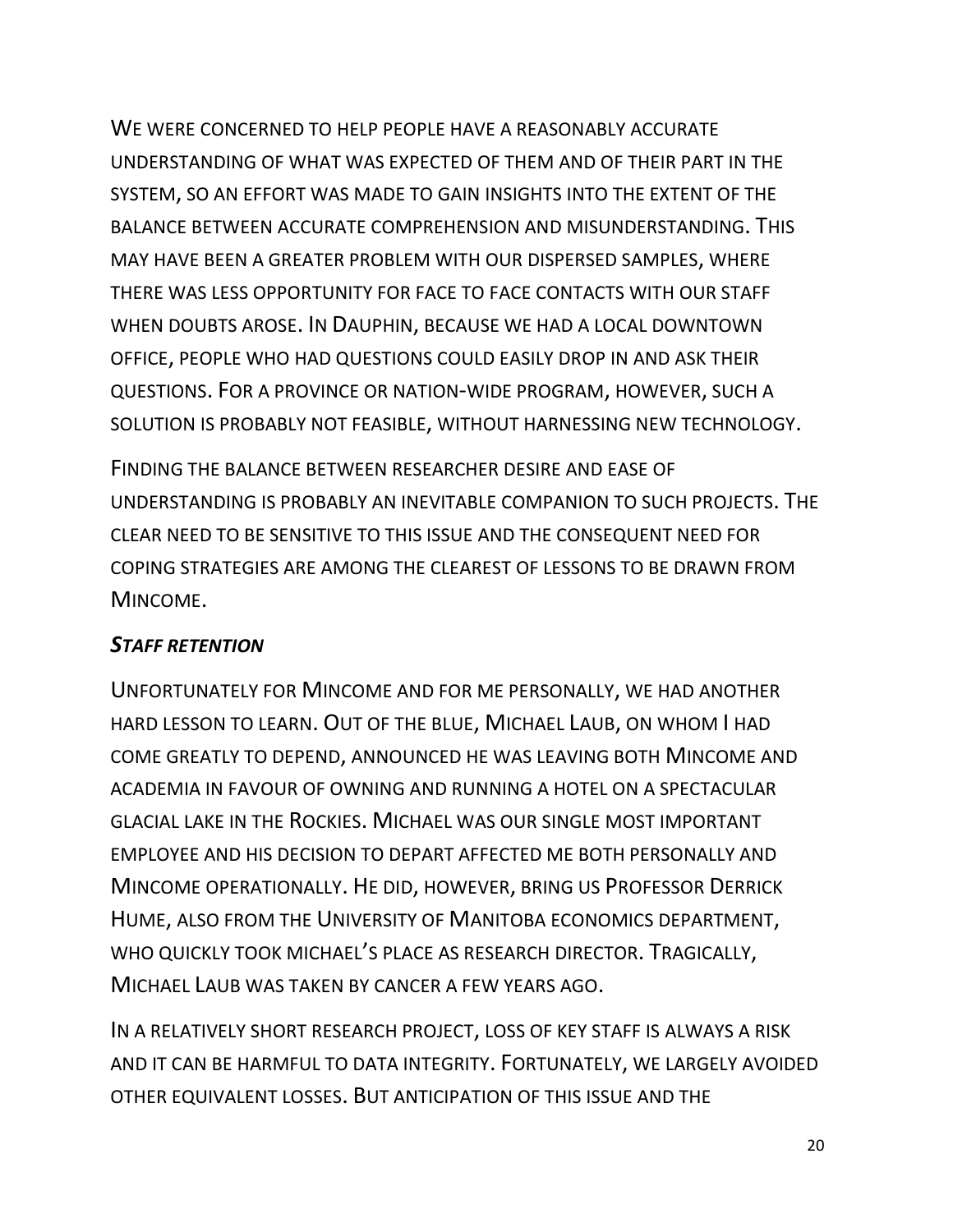RECRUITMENT OF POTENTIAL KEY REPLACEMENTS WOULD BE PRUDENT. ANY MULTI-YEAR PROJECT IS GOING TO ENCOUNTER UNWELCOME SURPRISES IN PERSONAL PERFORMANCE; BUT EVEN MORE IMPORTANTLY IN THE POLITICAL AND POLICY CONTEXTS BY WHICH YOU ARE SURROUNDED; AND WHICH CONSTRAIN OR FACILITATE YOUR DAY TO DAY ACTIONS.

#### *ENVIRONMENT AND FUNDING*

THREE YEARS IN A COMPLEX RESEARCH PROJECT IS A SHORT TIME; BUT IN POLITICS IT CAN BE SEVERAL LIFETIMES. ELECTED GOVERNMENTS AND APPLIED SOCIAL SCIENCE, MOVE ON DIFFERENT TIME SCALES AND ACT FROM DIFFERING PERSPECTIVES.

IN DECEMBER 1975, THE CONSIDERABLY MORE CONSERVATIVE STERLING LYON DEFEATED THE CONSIDERABLY MORE PROGRESSIVE HARVARD-EDUCATED SID SPIVAK FOR LEADERSHIP OF THE MANITOBA CONSERVATIVE PARTY. MR. LYON BEGAN TO PICK UP FRESH SUPPORT, ESPECIALLY FROM RURAL VOTERS AND FROM WHOM THE MORE URBANE SPIVAK ATTRACTED LESS ENTHUSIASM. THE PROSPECT OF A GOVERNMENT CHANGE IN 1977 BEGAN TO CAST A LONGER AND LONGER SHADOW. COMPLICATIONS IN THE RELATIONS BETWEEN THE TWO GOVERNMENTS EMERGED AND TOOK UP MUCH TIME.

AS 1976 BEGAN TO DRAW TO A CLOSE, OUR ENVIRONMENT BEGAN TO REALLY CHANGE. NATIONAL STAGFLATION WAS THE ECONOMIC WORD OF THE HOUR. THE NEWSPAPERS BEGAN REPORTING FEDERAL REVENUE PROBLEMS. THIS WAS COMPOUNDED BY THE HUGE COST OVERRUN FROM THE MASSIVE EXPANSION OF THE FEDERAL UNEMPLOYMENT INSURANCE PROGRAM, UNDER THE LEADERSHIP OF THE HON BRYCE MACKASEY. WE BEGAN TO HEAR STORIES THAT THE FEDERAL DEPUTY MINISTER OF FINANCE WAS CONCERNED ABOUT THE POTENTIAL COSTS OF ANY NEW AND EXPENSIVE PROGRAM. I HAD THE FEELING HE MEANT MINCOME.

ON FEBRUARY 5, 1976 MINISTER LALONDE WAS QUOTED IN THE WINNIPEG FREE PRESS SAYING: "[HE] EXPECTS FEDERAL-PROVINCIAL AGREEMENT ON A GUARANTEED INCOME SCHEME BEFORE THE SUMMER." THIS ANNOUNCEMENT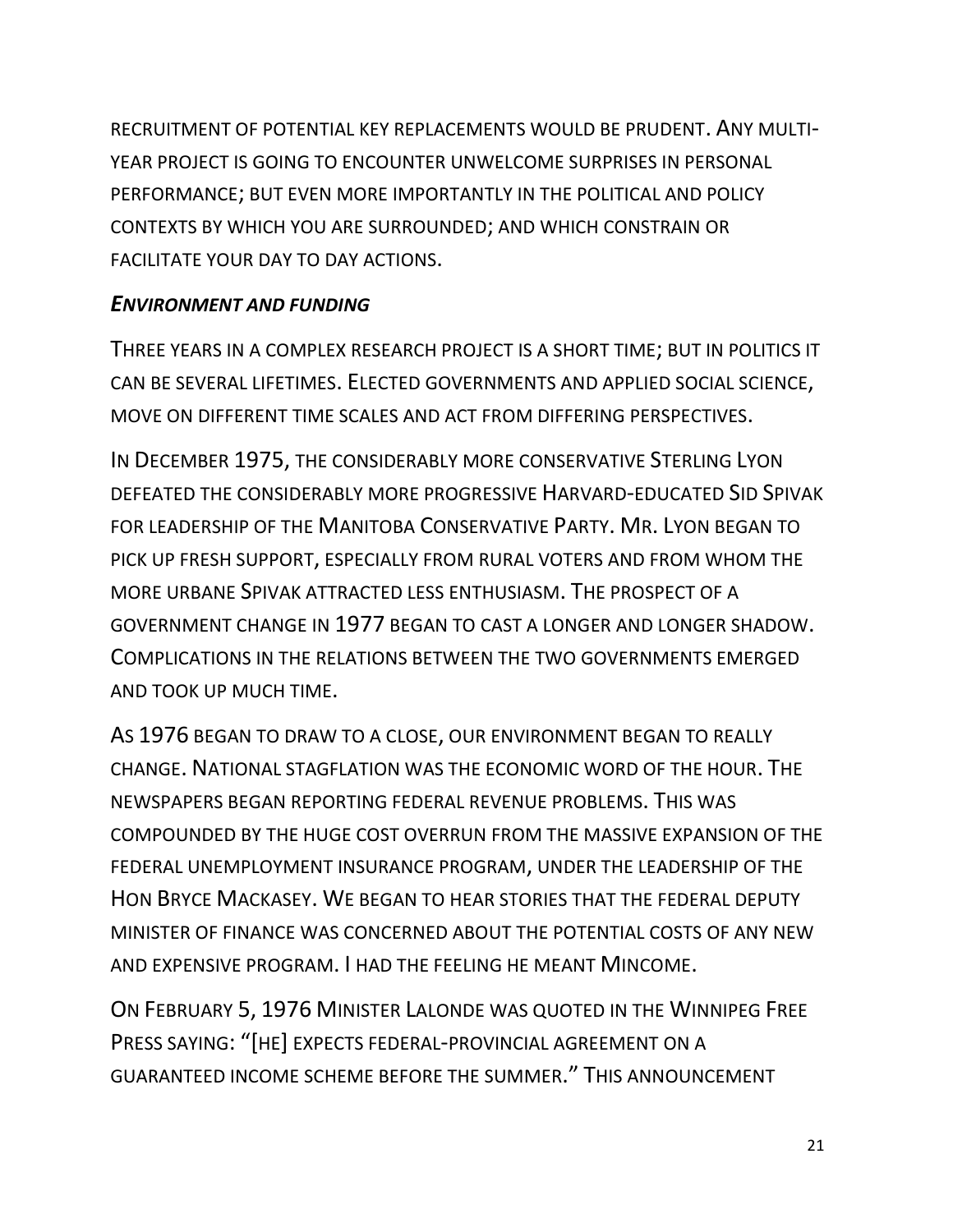CAME AT THE END OF A TWO-DAY FEDERAL-PROVINCIAL WELFARE MINISTERS CONFERENCE IN OTTAWA. HE FURTHER SAID THAT: "…THE PROVINCIAL GOVERNMENTS SHOULD ADMINISTER ANY GUARANTEED INCOME PROGRAM, EVEN THOUGH OTTAWA SHOULD SHOULDER MOST OF THE COSTS." WE SMILED.

FOUR MONTHS LATER, AS THE POLICY ENVIRONMENT CHANGED BEHIND US, A REPORT IN  ${\sf MACLEAN}'$ S MAGAZINE ISSUE OF  ${\sf JUNE}$   $14$ ,  $1976$  SAID THAT AT THE  $8^{\sf TH}$ FEDERAL-PROVINCIAL WELFARE MINISTERS MEETING IN THREE YEARS, GUARANTEED INCOME SEEMED DEAD. ONLY TWO PROVINCES, QUEBEC AND BRITISH COLUMBIA WERE FULLY SUPPORTIVE. MANITOBA AND SASKATCHEWAN WANTED MORE GENEROUS PAYMENTS, WHILE THE FOUR ATLANTIC PROVINCES SAID IT WAS ALREADY TOO EXPENSIVE. FINALLY, THE ONTARIO MINISTER SAT SILENTLY IN THE MIDDLE AND SEEMED TO DISAPPROVE OF EVERYTHING. THIS DIVISION MIRRORED THE SPLIT THAT KILLED THE NIXON PLAN. ONE SIDE SAID "TOO EXPENSIVE", ANOTHER SIDE SAID "INADEQUATE". A MINORITY APPROVED. A YEAR LATER MR. LALONDE LEFT HEALTH AND WELFARE.

MY REQUEST FOR ADDITIONAL FUNDS TO CARRY OUT THE ALREADY PAID-FOR AND COLLECTED MINCOME DATA ANALYSIS, WAS REJECTED BY MANITOBA.

### **5. CONCLUSION**

EXPERIMENTAL SYSTEM DEVELOPMENT AND OPERATIONAL COSTS CAN PROVE POLITICALLY NEGATIVE, ESPECIALLY WHEN THEY OVER-RUN PREVIOUSLY ANNOUNCED LIMITS. AND WHAT LIES BEHIND THIS IS THE SPECTRE OF THE POTENTIAL FOR OUT OF CONTROL IMPLEMENTATION COSTS, LEADING TO PRESSURE FOR HIGHER LEVELS OF GOVERNMENT REVENUE EXTRACTED FROM TAXPAYERS.

SOME, OR ALL, OF THE ABOVE RISKS GO SOME WAY TO EXPLAINING WHY THE DEVELOPED WORLD IS AWAITING ITS FIRST UNIVERSAL BASIC INCOME PROGRAM. SOME OF THESE CAUSES OF FAILURE ARE IDIOSYNCRATIC AND LOCAL. OTHERS ARE PROBABLY SHARED ACROSS SEVERAL ATTEMPTS. UNFORTUNATELY, EVEN DATA OF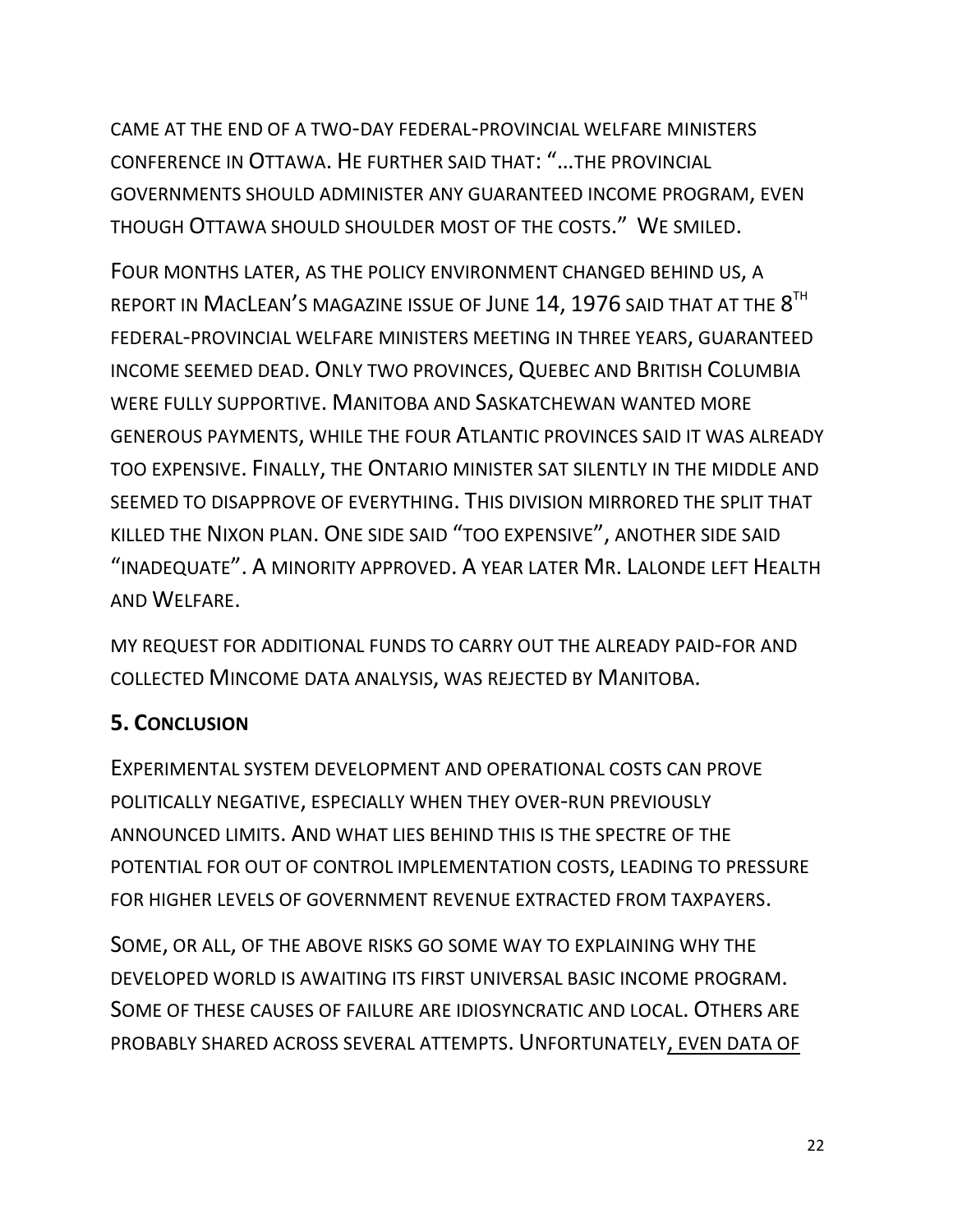## SOLID QUALITY CANNOT BY ITSELF OVERCOME WHAT I TAKE TO BE THE **CENTRAL PROBLEM**.

FOR THIS I NOMINATE THE VERY REAL DIFFICULTY ELECTED DECISION-MAKERS HAVE BEING SUFFICIENTLY CERTAIN THAT THE PEOPLE RESPONSIBLE FOR SYSTEM DESIGN AND IMPLEMENTATION CAN IN FACT TRANSFORM A VERY ATTRACTIVE VISION INTO AN EQUALLY APPEALING AND FULLY FUNCTIONAL OPERATIONAL SYSTEM. THIS TRANSITION REQUIRES THE ORGANIZATIONAL CAPACITY SUFFICIENT TO DELIVER THE QUALITIES REQUIRED BY ELECTED REPRESENTATIVES, WHILE AVOIDING ALL OR CERTAINLY MOST OF THE NEGATIVE RESULTS.

INDEED, I SUSPECT IT IS FEAR OF LARGE NEGATIVES RATHER THAN DOUBT ABOUT ATTAINING THE PROMISED POSITIVES THAT IS THE CENTRAL POLITICAL PROBLEM. YET OVERCOMING THESE OPERATIONAL FEARS HAS RECEIVED RELATIVELY LITTLE ATTENTION, LET ALONE SYSTEMATIC DEMONSTRATIONS THAT THEY CAN BE EXPLICITLY ANTICIPATED AND PREVENTED. IN THAT REGARD THE RECENT RECORD OF PUBLIC ADMINISTRATION IS NOT REASSURING. SEE FOR EXAMPLE EXCELLENT RECENT WORK BY PAUL LIGHT AND DAVID KETTL.

CONSEQUENTLY, MY FINAL SUGGESTED LESSON FROM MINCOME IS THIS APPROACH TO ORGANIZING RESEARCH:

1. ASSEMBLE EXISTING QUALITY DATA ON THE MAIN POLICY-RELEVANT ISSUES FROM THE BEST AVAILABLE INTERNATIONAL SOURCES AND ASK QUALIFIED ANALYSTS NOT INVOLVED WITH CREATING THIS INFORMATION TO DECIDE WHAT IS REASONABLY CERTAIN AND WHAT NEEDS FURTHER EXAMINATION.

2. ASK QUALIFIED EXPERTS TO ANSWER THOSE OUTSTANDING QUESTIONS.

3. USE THIS NEW AND EXISTING RELEVANT DATA TO BUILD AN OPERATIONAL DELIVERY SYSTEM, WITH VARIOUS DELIVERY OPTIONS, AND MAKE A COMPARATIVE ANALYSIS OF EFFECTIVENESS OVER A SUBSTANTIAL PERIOD. WE ASSUME ORGANIZATIONAL PERFORMANCE IS THE DEPENDENT VARIABLE, SO WE SEEK TO